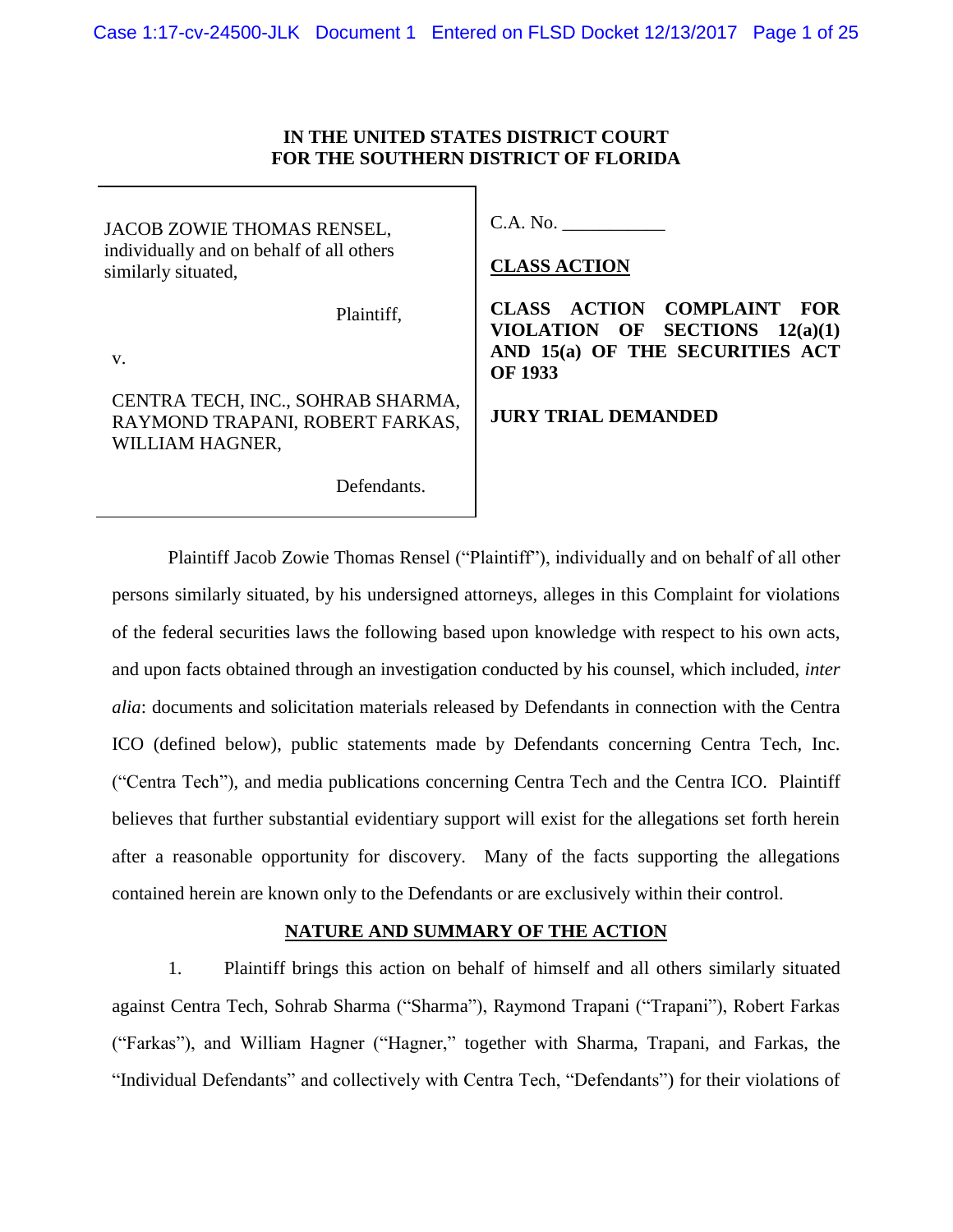Sections 12(a)(1) and 15(a), 15 U.S.C. §§ 77l(a)(1), 77o(a), of the Securities Act of 1933 (the "Securities Act"). Specifically, in connection with Centra Initial Coin Offering (the "Centra ICO"), Defendants raised over \$30 million in digital cryptocurrencies by offering and selling unregistered securities in direct violation of the Securities Act.

2. Between approximately July 30, 2017 and approximately October 5, 2017, Defendants ran the Centra ICO during which they received over \$30 million in digital currency investments in exchange for Centra Tokens ("CTR Tokens"). 1 There are conflicting reports as to the actual amount raised, some reports indicate that the amount raised may have been closer to \$50 million. The purported primary purpose of the Centra ICO was to raise capital to operate the "world's first Multi-Blockchain Debit Card with a Smart and Insured Wallet" (the "Centra Debit Card"). In other words, the product to be offered was a debit card that would function on the Visa and Mastercard networks and allow instant transactions using digital currencies. Further, the Centra ICO claimed to be intended to raise capital to create an online marketplace called "cBay" that would be similar to Amazon and eBay. Additionally, Centra Tech recently has claimed to be creating their own Centra blockchain.

3. Defendants have made a feeble attempt to portray the Centra ICO as a sale of "utility-based tokens" that were "not securities, shares or investments." The core offer during the Centra ICO was 200 CTR Tokens for 1 Ether ("ETH"). The Centra ICO was a clear offer and sale of securities because, *inter alia*, Defendants touted, and Plaintiff and other Centra ICO investors reasonably expected, that the CTR Tokens received in exchange for their investments would be worth more than the ETH, Bitcoin (BTC), Litecoin (LTC), or other currencies invested. Additionally, Defendants have explicitly referred to the ICO participants as "investors" and repeatedly stressed the "growth potential" of the CTR Token.

<sup>1</sup> Defendants ran a "pre-sale" of CTR Tokens from July 30, 2017 through August 5, 2017. The first "official ICO" was launched and open from August 5, 2017 through October 5, 2017. In addition, Defendants also announced a second "official ICO" which ran from September 19, 2017 through October 5, 2017.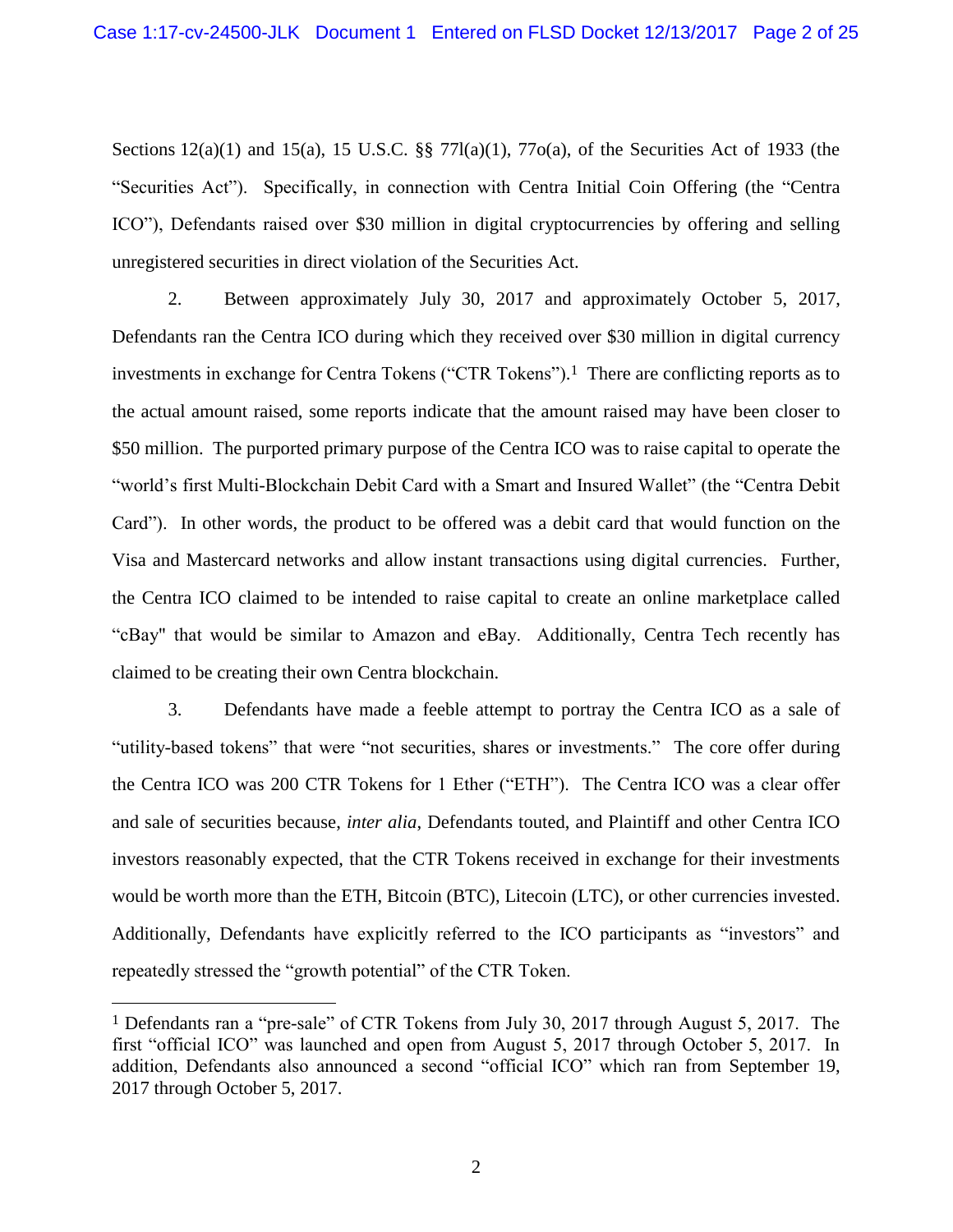4. The Securities Act's registration requirements are designed to protect investors by ensuring they are provided adequate information upon which to base their investment decisions. Absent registration, issuers of securities are able to tout their investment opportunities with no limitations whatsoever. For example, an issuer could omit any information that would make a potential investor think twice before investing (*e.g.*, conflicts of interest or major setbacks to core product lines), or peddle its securities using unbounded exaggerations regarding the progress of its products, business plan, business strategies, or even fabricate the existence of relationships with vendors or other business partners (*e.g.*, touting nonexistent relationships with Visa and Mastercard or celebrities, as Defendants have done here).

5. Due to the varied and innumerable ways in which investors can be, and are likely to be, manipulated and harmed absent any of the protections under the federal securities laws, Sections 5 and  $12(a)(1)$  of the Securities Act provide for strict liability against any person who offers or sells an unregistered security. As detailed herein, the Centra ICO was, and has been at all times, been an offer and sale of unregistered securities and thus, Defendants are strictly liable under Section  $12(a)(1)$  of the Securities Act.

6. Importantly, proof of Defendants' deceptive activity and calculated deprivation of investors' rights and protections under the federal securities laws is not required or determinative as to Plaintiff's claim. This is because Defendants are strictly liable for the offering and selling of unregistered securities in connection with the Centra ICO. Nevertheless, Defendants' deceptive actions are outlined herein to stress the urgency and need for immediate judicial intervention to preserve Plaintiff's and Centra ICO investors' significant financial interests which Defendants currently control, and to rectify existing and future irreparable harm to Plaintiff and Centra ICO investors. For these reasons, Plaintiff on behalf of himself, and all similarly situated Centra ICO investors, seeks compensatory, injunctive, and rescissory relief, providing rescission and repayment of all investments into the Centra ICO, and securing and conserving such funds until repayment.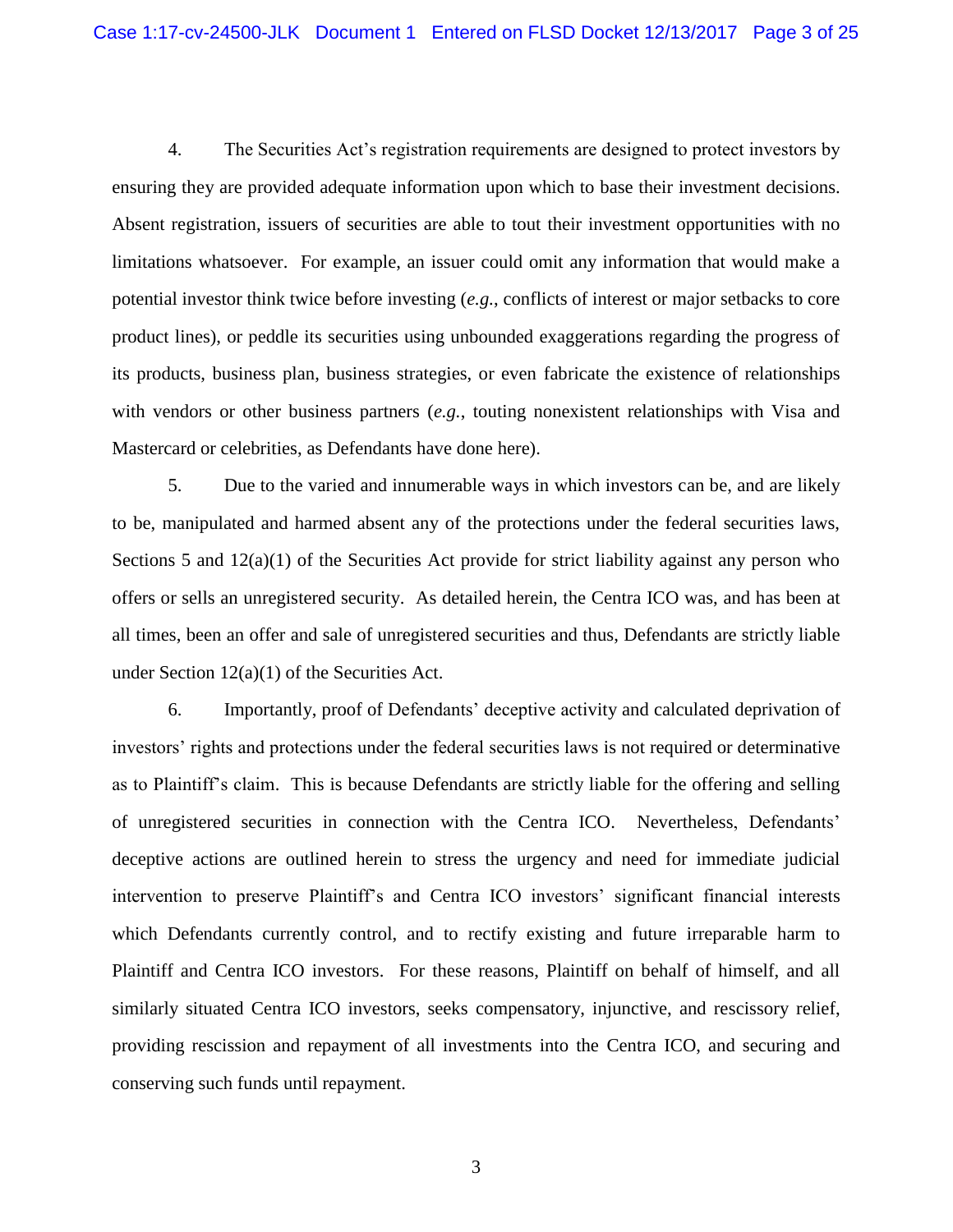### **JURISDICTION AND VENUE**

7. This Court has subject matter jurisdiction under 28 U.S.C. § 1331 (federal question jurisdiction) and Section 22 of the Securities Act (15 U.S.C. § 77v) because Plaintiff alleges violations of Sections  $12(a)(1)$  and  $15(a)$  of the Securities Act.

8. The Court has personal jurisdiction over each of the Defendants because each either conducts business in and maintains operations in this District or is an individual who either is present in this District for jurisdictional purposes or has sufficient minimum contacts with this District as to render the exercise of jurisdiction by this Court permissible under traditional notions of fair play and substantial justice.

9. Venue is proper in this District under Section 22 of the Securities Act, 15 U.S.C. § 77v, as well as under 28 U.S.C. § 1391, because: (a) the conduct at issue took place and had an effect in this District; (b) Defendant Centra Tech is headquartered in this District; (c) a substantial portion of the corporate transactions and wrongs complained of herein occurred here; and (d) Defendants have received substantial compensation and other transfers of money here by doing business here and engaging in activities having an effect in this District.

### **PARTIES AND RELEVANT NON-PARTIES**

10. Plaintiff invested in the Centra ICO on July 30, 2017, by transmitting 16.1 ETH, valued at approximately \$3,250.75, to Defendants.

11. Defendant Centra Tech, is a Delaware corporation founded on July 27, 2017 and maintains its headquarters at, 555 Washington Ave, Miami Beach, FL 33139. Defendants have represented that the company began in October 2016, however, there is little to no information about the company prior to July 2017. Defendant Centra Tech was established to run the Centra ICO, create the Centra Debit Card, CTR Token, and cBay.

12. Defendant Sharma also goes by the name of "Sam Sharma." Defendant Sharma is a founder of Defendant Centra Tech, and has held various positions with the company, including: Chief Technology Officer ("CTO"), President, Co-Founder, and "Visionary Manager." On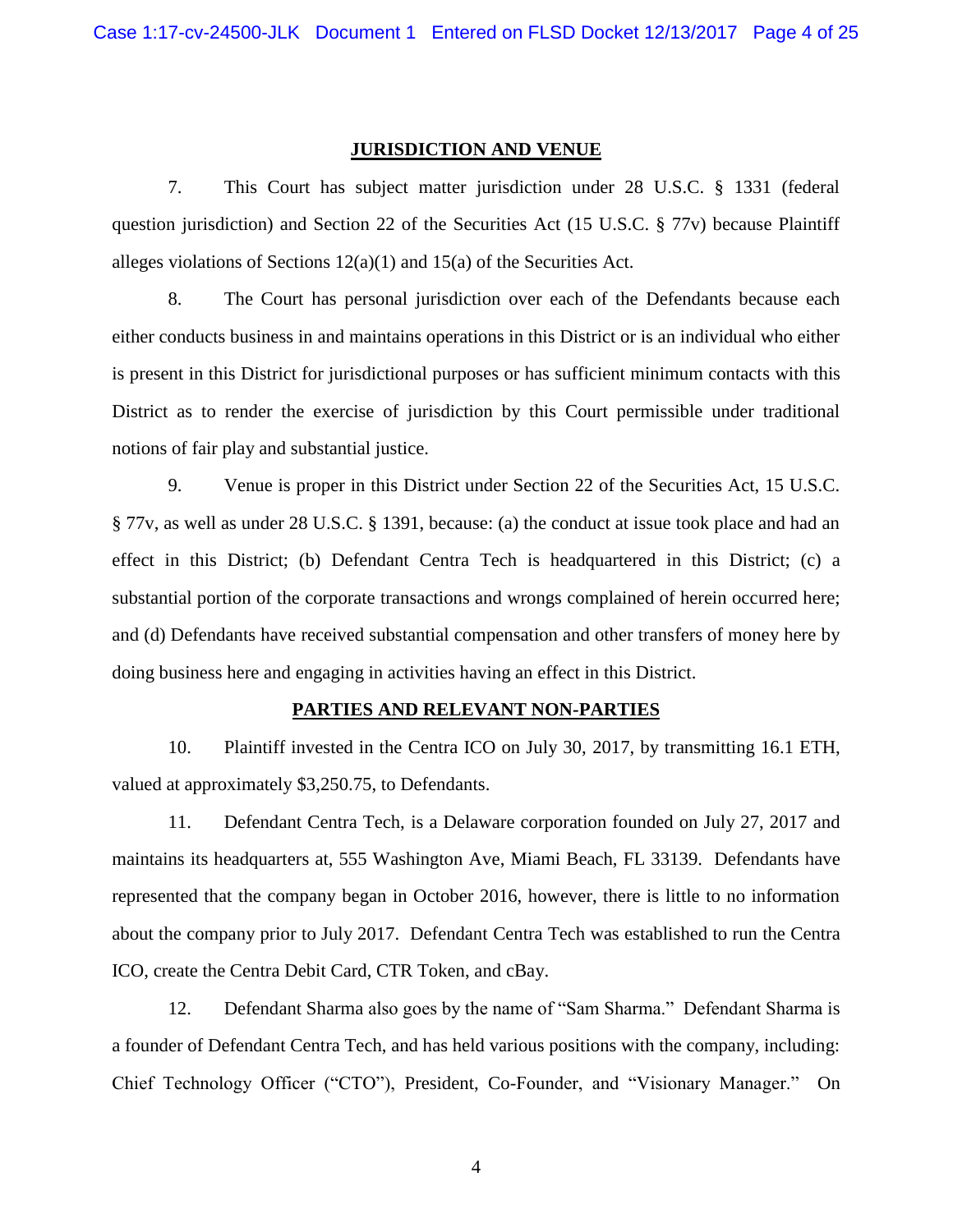October 31, 2017, Defendant Centra Tech announced that Defendant Sharma would be resigning in an official capacity to "support the continued growth of the Company." It has been stated by Defendant Centra Tech's current General Counsel and Chief Compliance Officer, Allan Schutt ("Schutt"), that Defendant Sharma still maintains an ownership interest in Defendant Centra Tech. Additionally, Defendant Sharma's public LinkedIn profile lists his present employment as "Founder" of Defendant Centra Tech. Prior to running Defendant Centra Tech, Defendant Sharma worked for Miami Exotics, Inc., ("Miami Exotics") as its "Director of Finance." Miami Exotics is a company that rents out luxury cars. Further, prior to founding Defendant Centra Tech, Defendant Sharma ran a different cryptocurrency project named "Coin Success." There is little information available regarding what this project entailed, however, Defendant Sharma touted it as a "Money Making machine!" and the short description available from a snapshot of its Facebook page from September 2017 stated that their "clients [were] becoming rich overnight."2 Defendant Sharma also holds himself out to have been the President of "Sharma Technology" since 2010. There is little information available about what Sharma Technology does.

13. Defendant Trapani is a founder of Defendant Centra Tech, and has held the titles of Chief Operating Officer ("COO"), "Strategic Manager," and Co-Founder. On October 31, 2017, it was also announced that Defendant Trapani would be "stepping aside" to "support the continued growth of the Company." It has not been publicly acknowledged whether Defendant Trapani maintains an ownership interest in Defendant Centra Tech, however, his current public LinkedIn profile states that he is still an "Advisor" to the company. Additionally, his grandfather, Defendant Hagner, is now the company's President & Chairman of the board. Immediately prior to running Defendant Centra Tech, Defendant Trapani also worked for Miami Exotics as its "CEO." Additionally, prior to, or in conjunction with, his luxury car rental

<sup>2</sup> *See* http://archive.is/pDP8O*.*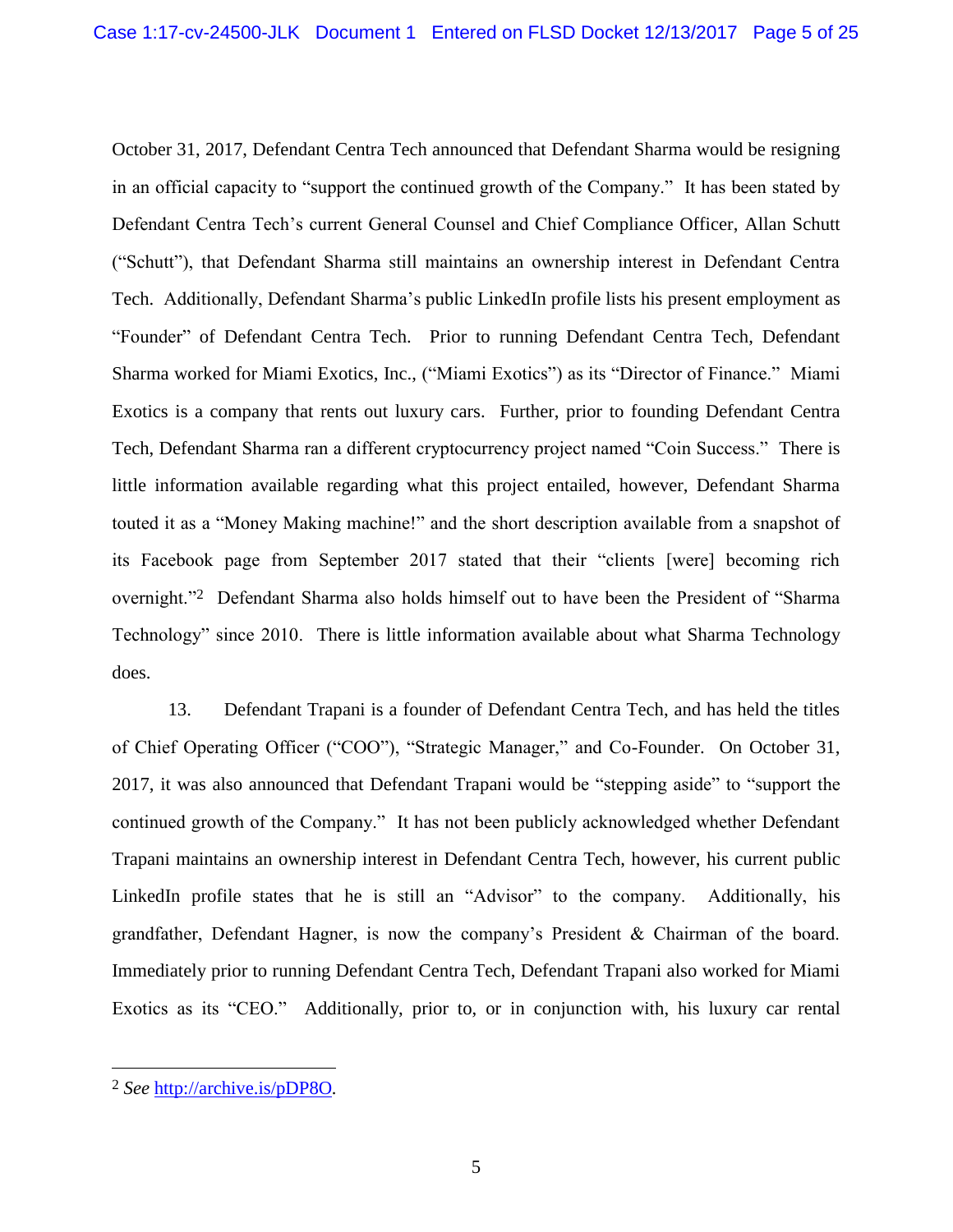vocation, Defendant Trapani marketed his services as "credit repair specialist" for "fixitupcredit.com."

14. Defendant Farkas is a founder of Defendant Centra Tech, and is currently the company's COO. Prior to this position, Defendant Farkas was listed as the company's Chief Marketing Officer ("CMO") and as one point held the title of "Co-Founder." Prior to his time with Defendant Centra Tech, he also worked for Miami Exotics as its "Vice President."

15. Defendant Hagner is Defendant Trapani's grandfather and became the President and Chairman of the board of Defendant Centra Tech on October 31, 2017. The company has not disclosed who the members of the board are, but it has stated that prior to Defendant Hagner's new positions on October 31, 2017, he had been a board member. There is little information available about Defendant Hagner's employment prior to running Defendant Centra Tech. However, unsurprisingly, Defendant Hagner is also reported to have worked for Miami Exotics as its "President."

### **CLASS ACTION ALLEGATIONS**

16. Plaintiff brings this action individually and as a class action on behalf of all investors in the Centra ICO who are being, and will be, harmed by Defendants' actions described herein (the "Class"), absent judicial intervention. Excluded from the Class are Defendants herein and any person, firm, trust, corporation, or other entity related to, controlled by, or affiliated with, any Defendant, including the immediate family members of the Individual Defendants.

17. This action is properly maintainable as a class action under the Federal Rule of Civil Procedure 23.

18. While the exact number of Class members is presently unknown to Plaintiff and can only be ascertained through discovery, Plaintiff believes that there are thousands of members in this Class. All members of the Class may be identified by records maintained by Defendants and may be notified of the pendency of this action by mail, using forms of notice similar to that customarily used in securities class actions.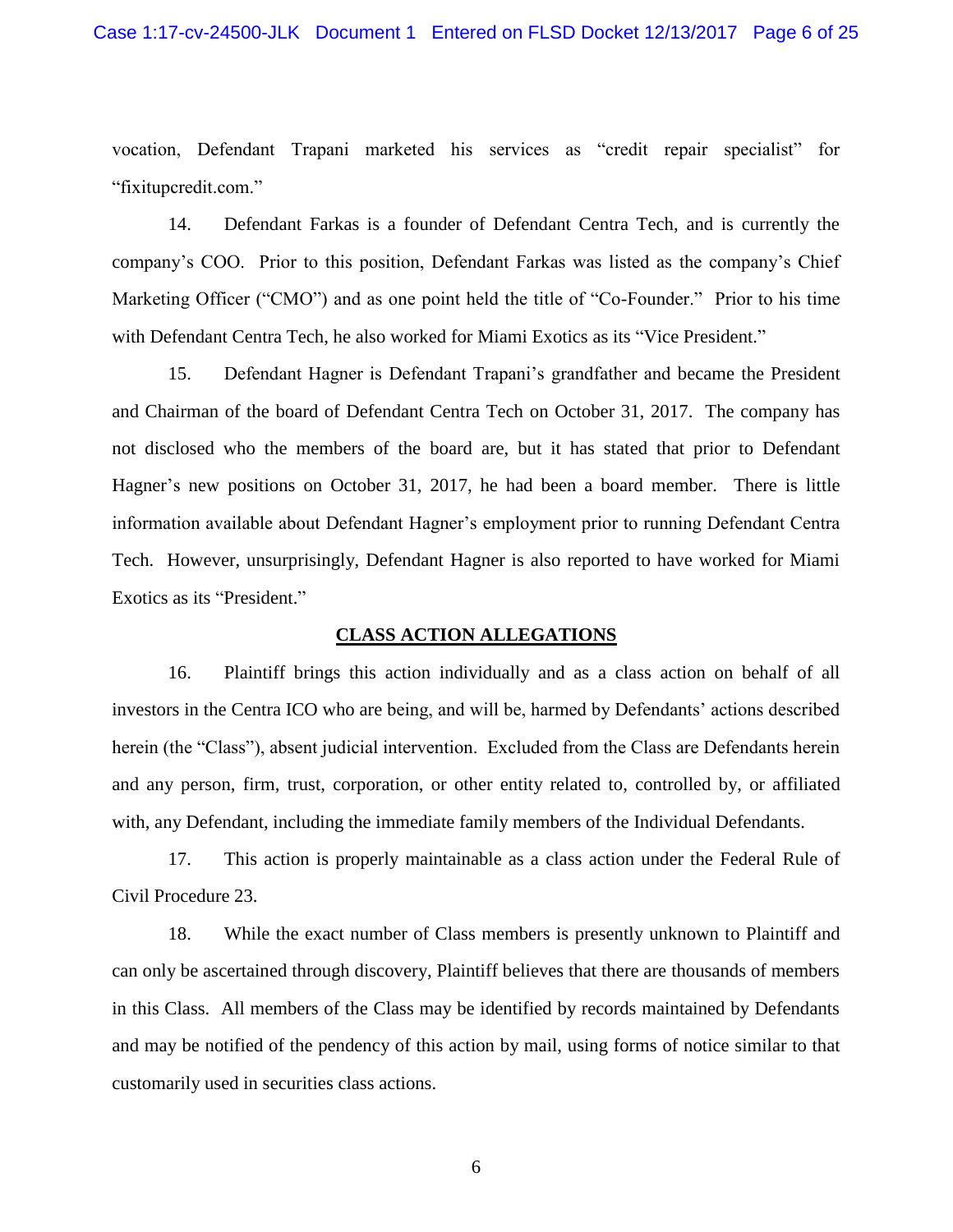19. There are questions of law and fact which are common to the Class and which predominate over questions affecting any individual Class member. The common questions include, *inter alia*, the following: (i) whether Defendants offered and sold unregistered securities to the Class during the Centra ICO; (ii) whether Plaintiff and other Class members will suffer irreparable harm if such securities laws violations are not remedied; and (iii) whether the Class is entitled to injunctive, compensatory, and/or rescissory relief as a result of Defendants' wrongful conduct as alleged herein.

20. Plaintiff's claims are typical of the claims of the other members of the Class and Plaintiff does not have any interests adverse to the Class. Plaintiff and the other members of the Class have all sustained harm in a substantially identical manner as a result of Defendants' wrongful conduct as alleged herein.

21. Plaintiff will fairly and adequately protect the interests of the Class and has retained competent counsel experienced in litigation of this nature.

22. The prosecution of separate actions by individual members of the Class would create a risk of inconsistent or varying adjudications with respect to individual members of the Class, which could establish incompatible standards of conduct for Defendants.

23. Plaintiff anticipates that there will be no difficulty in the management of this litigation. A class action is superior to other available methods for the fair and efficient adjudication of this controversy.

24. Defendants have acted on grounds generally applicable to the Class with respect to the matters complained of herein, thereby making appropriate the relief sought herein with respect to the Class as a whole.

25. Accordingly, Plaintiff seeks injunctive and other equitable relief on behalf of himself and the Class to prevent the irreparable injury they will continue to suffer absent judicial intervention.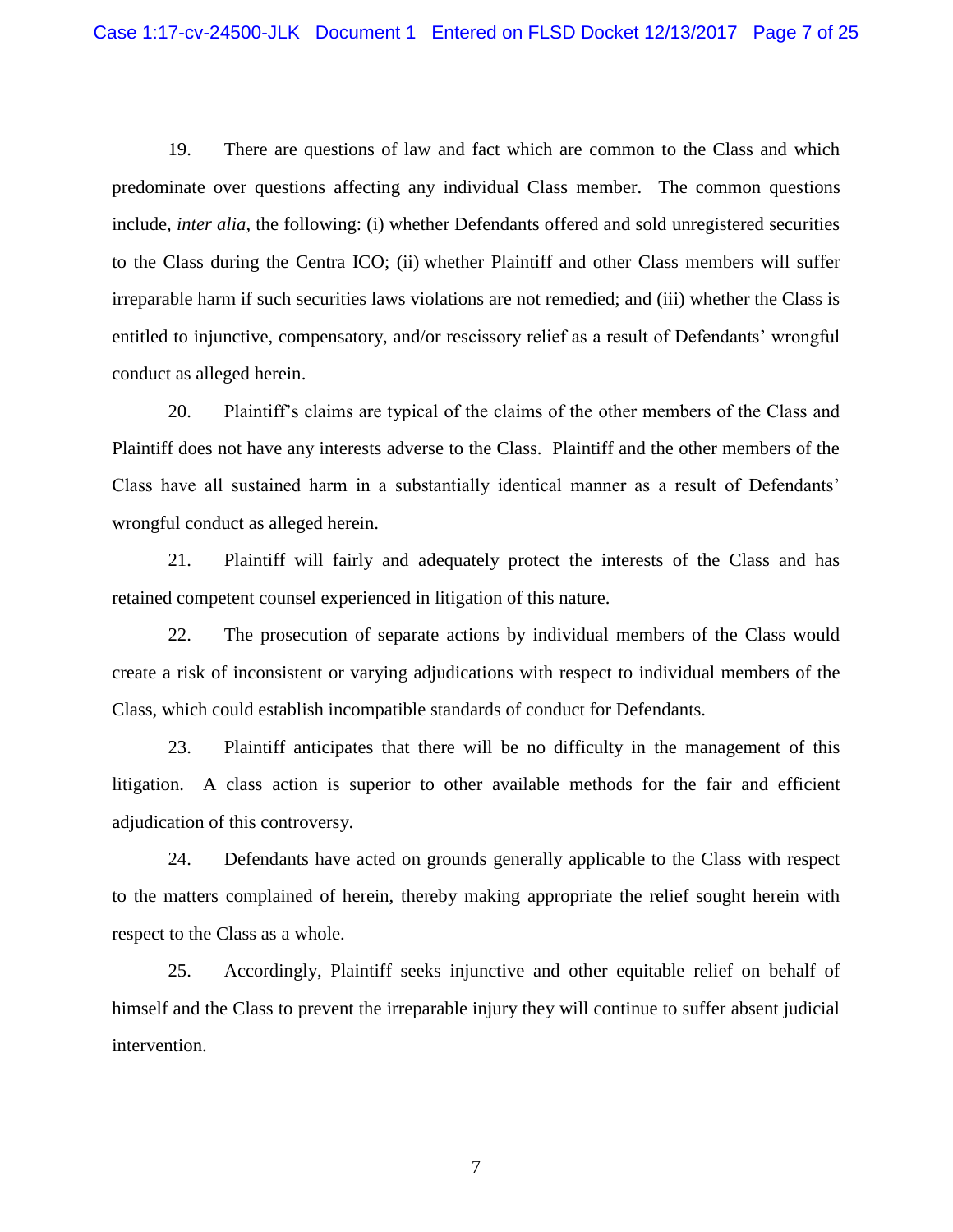#### **SUBSTANTIVE ALLEGATIONS**

### *Background on Centra*

26. Defendants have released multiple "White Papers" regarding the Centra ICO. The majority of them have since been removed from Defendant Centra Tech's website. Currently, the website hosts the "Centra White Paper Version 2.0." In addition, there have been at least two different versions entitled "Centra Tech White Paper Final Version 1.0." The first was dated to sometime in August 2017 (the "August Final Version 1.0 White Paper") and the second was dated to sometime in September 2017 (the "September Final Version 1.0 White Paper"). The primary difference between the two "Final Versions" is that the September Final Version 1.0 White Paper removed some explicit language touting the profit potential of investing in the Centra ICO. For example, the August Final Version 1.0 White Paper stated, "[o]ur token deal enables clients to join our prosperity and mission while generating a profit." This language is noticeably absent from the revised September Final Version 1.0 White Paper.

27. According to the September Final Version 1.0 White Paper, the concept for Centra was originated in May 2016. The timeline of "roadmap and milestones" presented in this White Paper showed the following: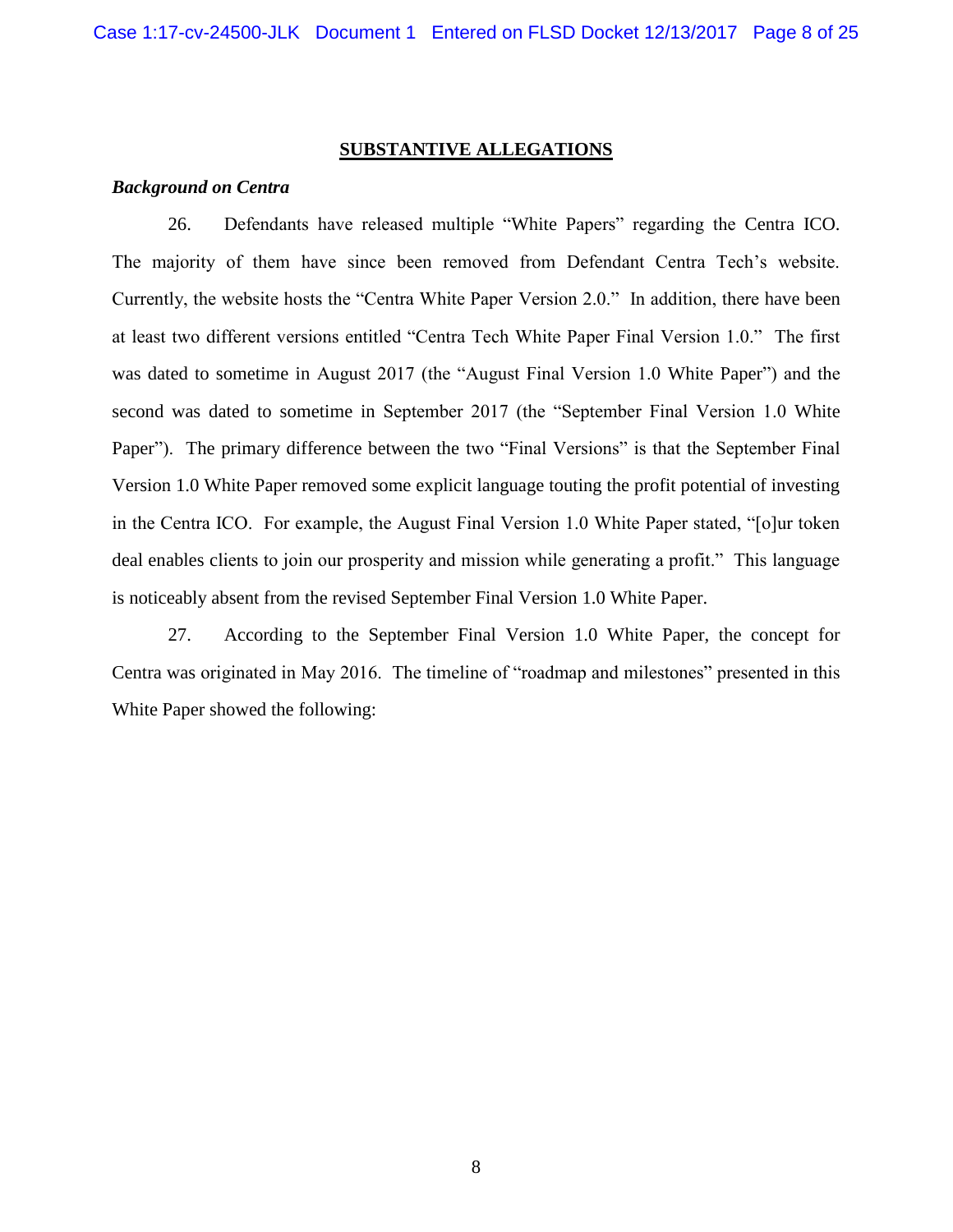

28. In particular, the "roadmap and milestones" element of the Centra White Paper stated that in "May 2016" "The Idea Concept [sic] of connecting cryptocurrencies together to make them spendable" was formulated.

29. As seen, the Centra White Paper also stated that, in January 2017, Centra had a "license agreement signed with VISA USA Inc." However, on October 27, 2017, the New York Times reported that Defendant Centra Tech did not have a partnership with Visa or Mastercard,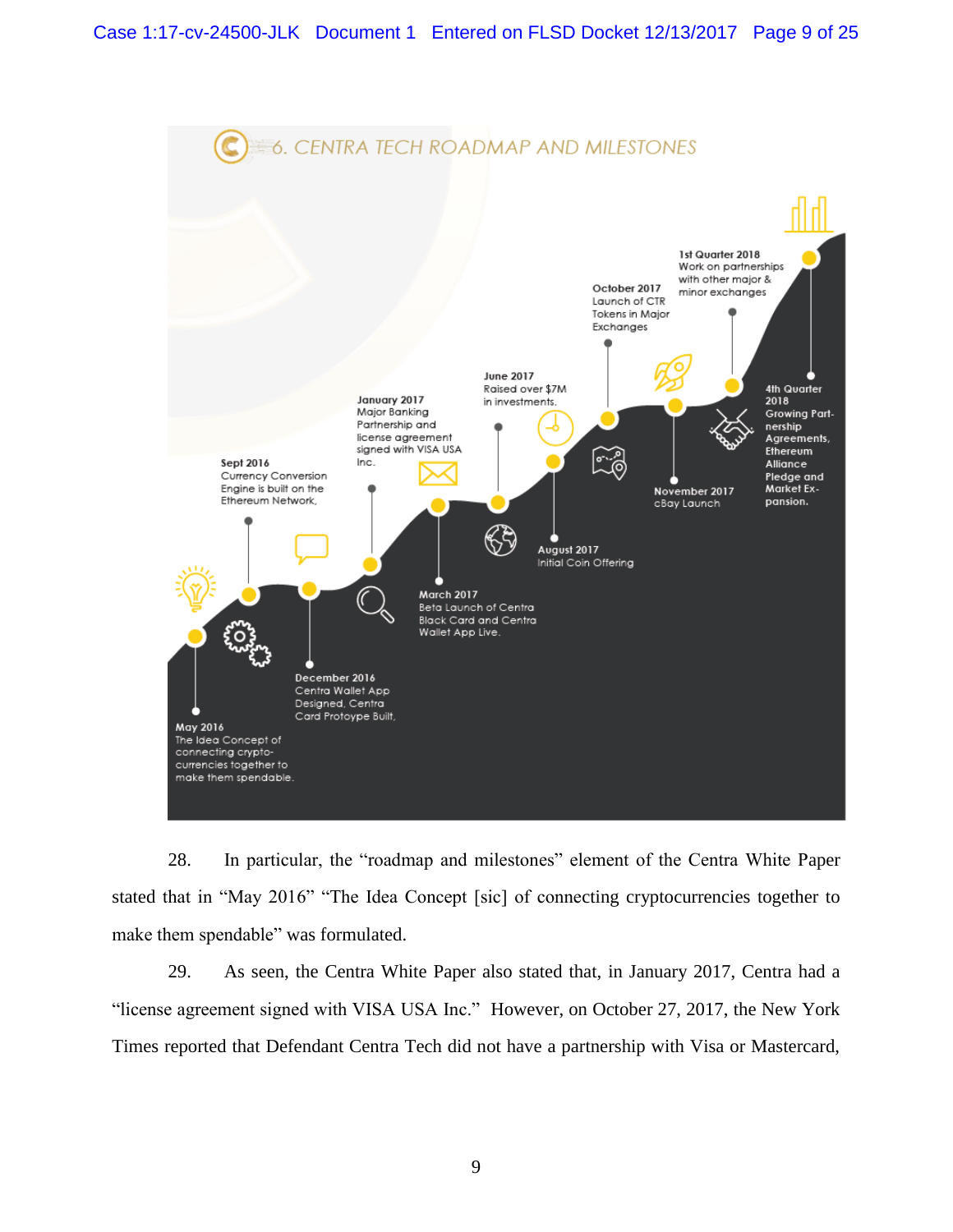nor had it even applied to run on their networks.<sup>3</sup> Evidently, the accuracy of the White Paper's statements is, at best, questionable. Additionally, despite Defendants' various statements that the Centra Debit Card, CTR Tokens, and cBay have been worked on since 2016, there is a no corroborating public documentation for such claims. By all accounts, it appears that Defendants did not begin discussing the Centra idea until July 2017. Similarly, as noted above, Defendant Centra Tech was not incorporated until July 27, 2017.

### *The Centra ICO*

 $\overline{a}$ 

30. In July 2017, Defendants began publishing press releases marketing the Centra ICO. For example, on July 25, 2017, Defendants published a press release on Bitcoin.com, entitled "PR: Centra Tech Announces ICO, Centra Card, & Insured Wallet."4 This article stated that "Centra Tech has a brilliant solution, the world's first Debit Card that is designed for use with compatibility on 8+ major cryptocurrencies blockchain assets." Similarly, it touted that the "ICO is truly a ground floor opportunity" and that the "Centra Card works anywhere that accepts Visa and Mastercard." As mentioned, there was no partnership or ability for the "Centra Card" to operate on Visa or Mastercard networks.

31. The initial appeal of the Centra ICO likely stemmed from its claim that the Centra Debit Card would be able to operate on Visa and Mastercard networks and allow users to make transactions in digital currencies in "real time." This would be an incredible feat, as it would mean that cryptocurrencies would be able to be adopted by essentially anyone with a credit card. Had Defendants actually created this technology and somehow established partnerships with Visa and Mastercard, the CTR Token likely would have increased substantially in value. Unfortunately, and discussed in further detail below, these claims were apparently fabricated,

<sup>3</sup> *See* https://www.nytimes.com/2017/10/27/technology/how-floyd-mayweather-helped-twoyoung-guys-from-miami-get-rich.html.

<sup>4</sup> *See* https://news.bitcoin.com/pr-centra-tech-announces-ico-centra-card-insured-wallet/.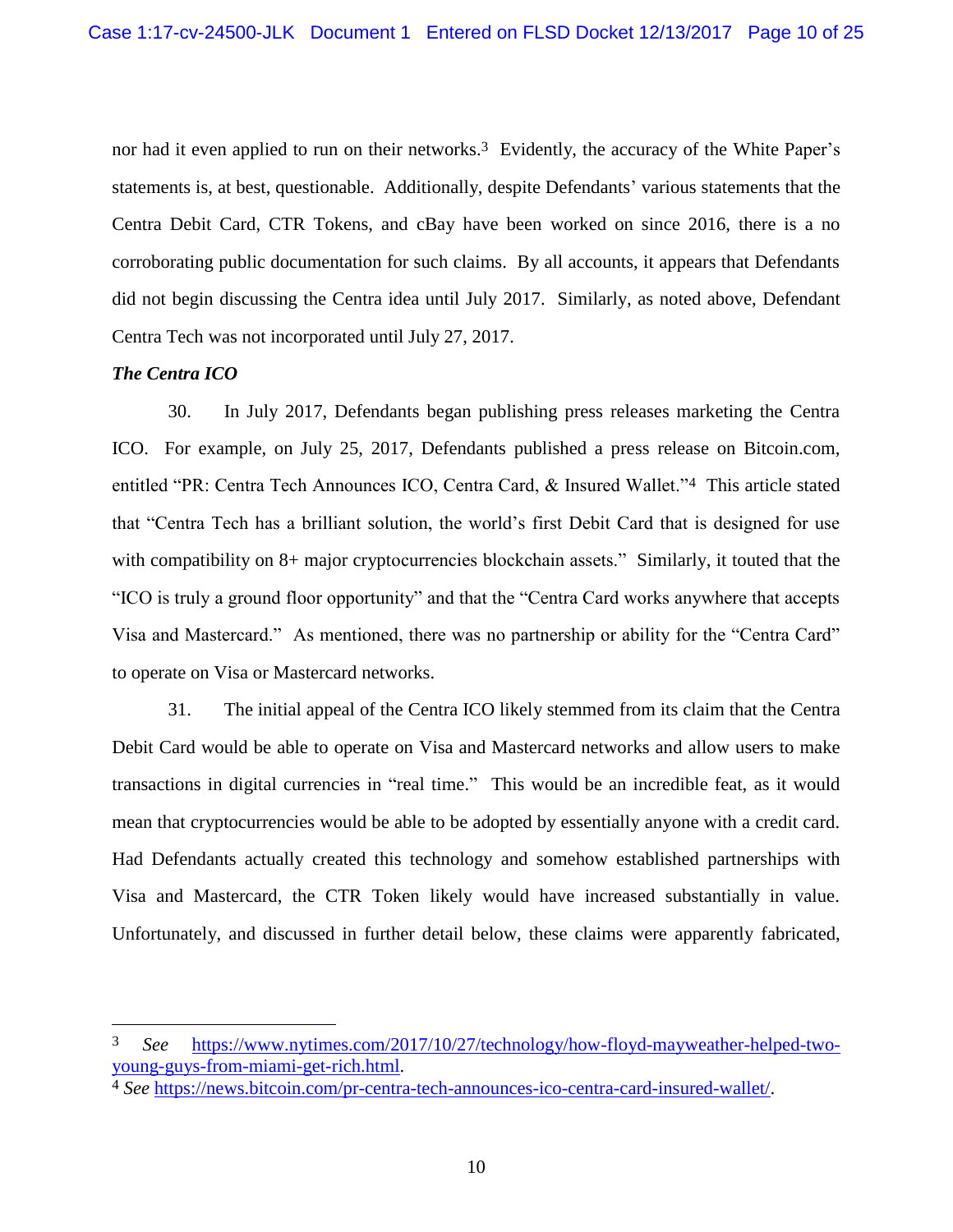and Defendants were selling the CTR Tokens by making grossly exaggerated, and, in many instances, plainly false statements regarding their products.

32. During this time period, Defendant Centra Tech listed a "Michael Edwards" as its Co-Founder and Chief Executive Officer ("CEO"). However, it has since been revealed by Harry Denly ("Denly"), a cryptocurrency and web developer blogger, that Michael Edwards was not a real person, and the photo used on Defendant Centra Tech's website was that of a Canadian professor with no relationship to the company.5 Worse yet, Defendants had created a fake LinkedIn profile for "Michael Edwards," which was deleted after Mr. Denly's blog post questioned the legitimacy of Michael Edwards.

33. Similarly, another individual, Defendant Centra Tech's purported Chief Financial Officer "Jessica Robinson," does not appear to have existed. Her name has been removed from the company's website, and her LinkedIn profile has been deleted.

34. Eventually, the Centra ICO was scheduled to "officially" launch and operate from August 5, 2017 through October 5, 2017. However, there are indications that Defendants may have begun collecting investments even prior to August 5, 2017.

## *Marketing the Centra ICO*

 $\overline{a}$ 

35. On August 1, 2017, Defendants began the "Centra Official Bounty Program."6 Essentially this was a program under which anyone who created consistent positive press, including via social media, encouraging the public to invest in Centra was offered CTR Tokens for their efforts. Included in this "Bounty Program," was a "Blog/Media Bounty," which stated that "Centra Will Reward Experienced Writers who write quality Reviews, Articles About the Centra Project and the ICO crowdsale."

36. Participants in the "Bounty Program" generated substantial coverage of the Centra ICO by publishing numerous blog posts and articles. Defendants' marketing efforts, including

<sup>5</sup> *See* https://harrydenley.com/why-i-think-centra-tech-is-a-scam/.

<sup>6</sup> *See* https://bitcointalk.org/index.php?topic=2057569.0.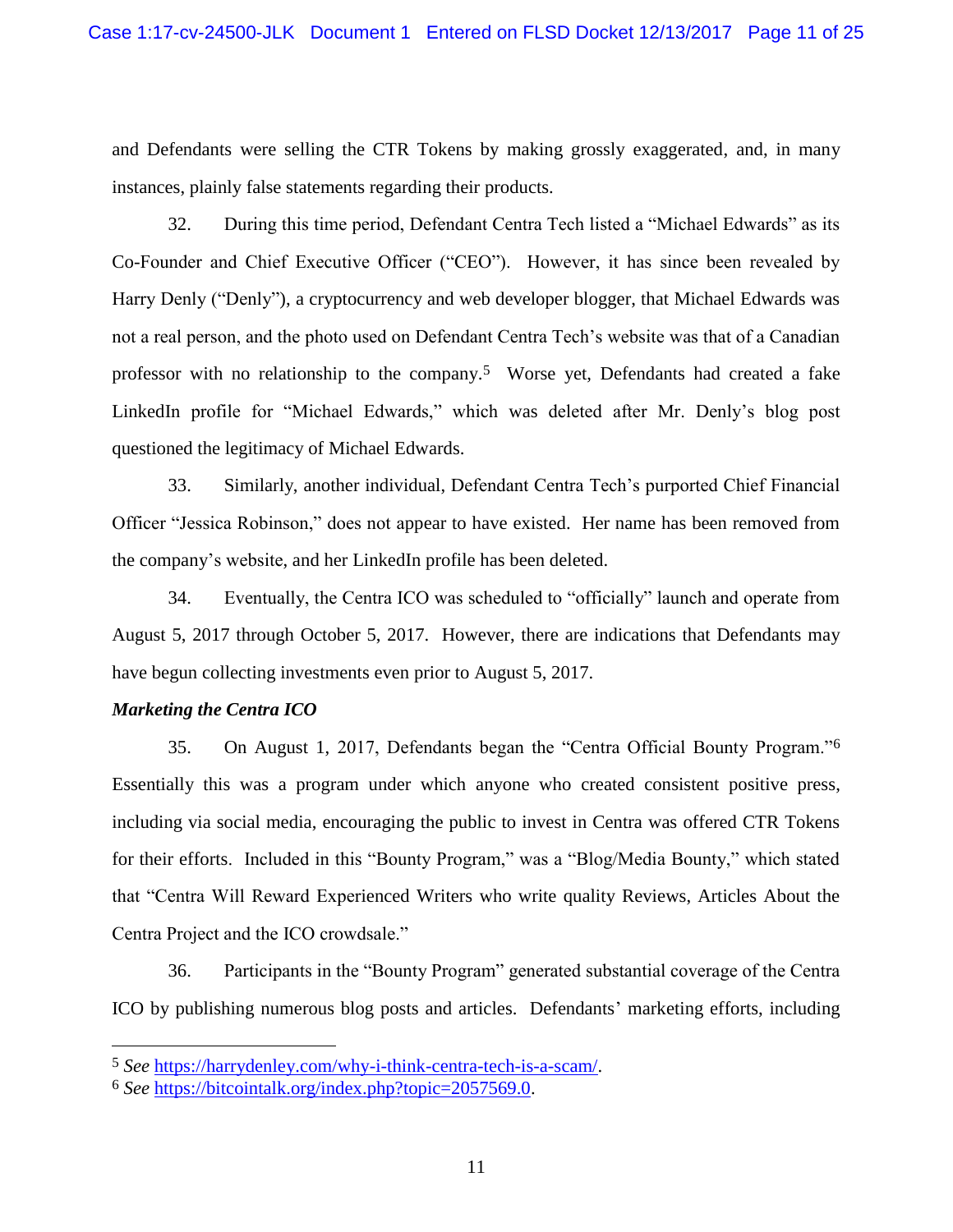its bounty program, yielded numerous publications focused on the potential profit that could be made by investing in the Centra ICO. For example, a user named "Ebenezer" published a post on Steemit on August 17, 2017, entitled "Make Huge Money With the Latest Blockchain Debit Card Online" which stated, "[t]he Centra Tech ICO offers investors great opportunity for a comprehensive reward program for both token and card holders . . . ."7 Similarly, this same post concluded by stating, "[j]oin Centra Tech ICO and make real huge money Online because opportunity they says [sic] comes but once. Centra Tech ICO train [sic] is moving and it's unstoppable! It is now or never!"8

37. While it is possible that some bloggers or articles were written by persons not participating in the "Bounty Program," the shameless positive spin on the Centra ICO in most of these articles indicates that the majority of such publications/statements were involved in the "Bounty Program."

38. Participants in the "Bounty Program," were not the only persons touting the Centra ICO. In August 2017, Defendant Sharma was, for all intents and purposes, the face of the company in interviews discussing the Centra ICO. For example, on or around August 14, 2017, Defendant Sharma was interviewed on the podcast, Neocash Radio. During this interview, Defendant Sharma plugged the nonexistent relationships with Visa and Mastercard. For example, he stated, "[i]nternationally we currently have our license with Mastercard to service international clients, domestically we have a Visa partnership, so we're able to issue Visa cards

<sup>7</sup> *See* https://steemit.com/bitcoin/@ebenezer/make-huge-money-with-the-latest-blockchain-debitcard-online.

<sup>8</sup> There are numerous examples of these types of reviews, blog posts, articles, and forum posts. For example, on August 8, 2017 an "ICO Report" was published by "Grace Whatts" on "bitsify.net" entitled "Centra Tech ICO Report – Crypto-based Debit Card System." Under the heading "Target Audience and Reviewing Profit Potential," this "Report" stated, "Centra's profit potential is exponential, if, they manage to somewhat prove successful and live up to their mainstream adoption goals." The same "ICO Report" concluded that "[t]he Centra ICO looks to be very appealing especially for early investors looking to get into a cryptocurrency targeting the mainstream solution by providing a full suite of available products/applications." *See*  https://bitsify.net/ico-list/centra-tech-ico-report-crypto-based-debit-card-system/.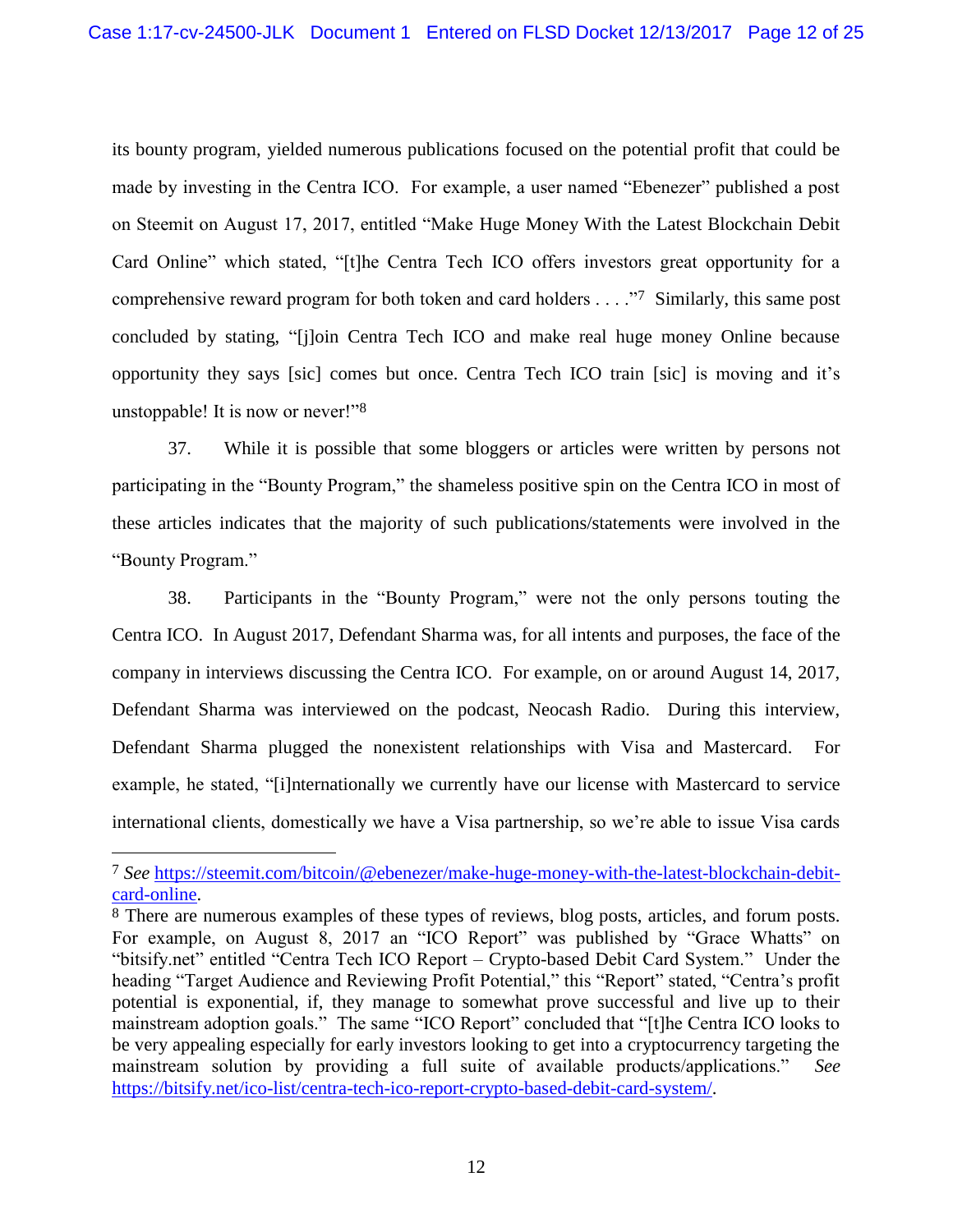domestically, and Mastercards internationally."9 *See* http://neocashradio.com/blog/centra-cardinterview-president-sam-sharma/ at 2:18-2:30. When discussing the Centra ICO, Defendant Sharma stated, "[r]ight now is a great time to join our system, we have a token sale that is going on, it finishes on October 5th" and as related to "bonus" CTR tokens being offered to early investors, "I definitely encourage anybody to take advantage of that if they see it and jump on it while the price is low." *Id*. at 11:35-12:08.

39. In addition to the false statements regarding their relationships with Visa and Mastercard, Defendants also paid for endorsements from celebrities, such as Floyd Mayweather, and then issued press releases touting "partnerships" with them. For example, on September 15, 2017, Defendants issued a press release entitled "Centra Tech KOs Cryptocurrency Limitations with Floyd Mayweather Partnership."<sup>10</sup> In reality, Mr. Mayweather was paid to make social media posts supporting the Centra ICO. As reported by *The New York Times* on October 27, 2017, "The boxing champ understood their deal differently. A spokeswoman for Mr. Mayweather, Kelly Swanson, said he had been paid in cash for the posts and was not involved in any continuing relationship with Centra."

40. Importantly, as stated previously, the above deceptive activity Defendants have engaged in to raise investments from Plaintiff and the Class is not determinative of Plaintiff's claims. Rather, such activity is presented herein to stress the need for judicial immediate intervention given Defendants' clear manipulation of investors.

## *The Terms of the Centra ICO Presented an Investment Offer*

 $\overline{a}$ 

41. Defendants have crafted a flimsy façade that CTR Tokens are not securities by claiming that they are "utility tokens." The artifice of this terminology had its clear genesis in a

<sup>9</sup> Additionally, Defendant Sharma discussed the nonexistent "Mike Edwards" and stated that the company had "one private investor who is actually Mike Edwards, he put up a lot of the capital originally."

<sup>10</sup> *See* https://www.prnewswire.com/news-releases/centra-tech-kos-cryptocurrency-limitationswith-floyd-mayweather-partnership-300520378.html.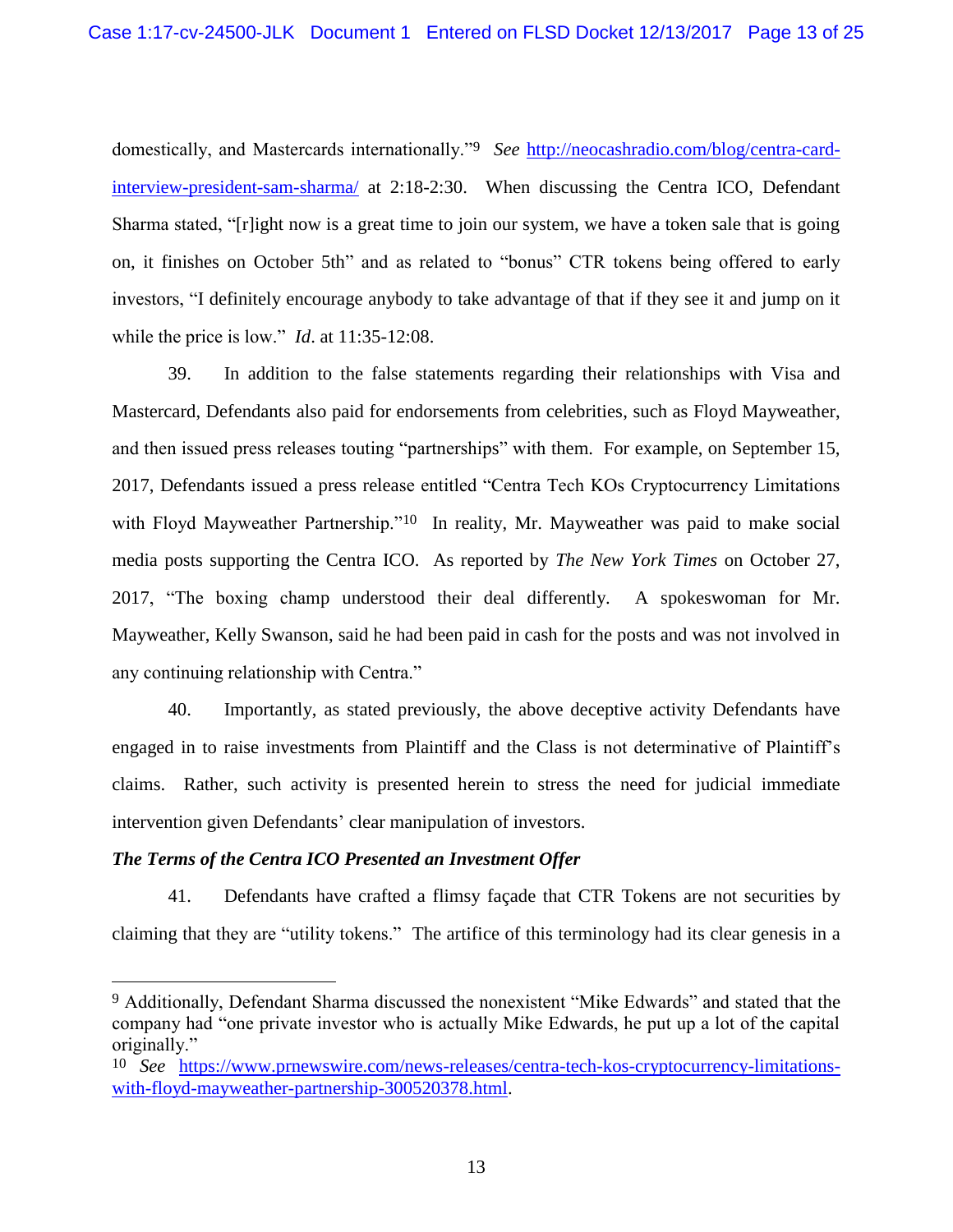report the SEC published on July 25, 2017 regarding the DAO Initial Coin Offering, which involved DAO Tokens being offered in exchange for ETH investments. In this report, the SEC concluded that the DAO Tokens were securities. More specifically, the apparent genesis was in an article on inc.com that discussed the SEC's report on DAO. In particular, on July 29, 2017, the official "CentraTech" account responded to a question on the bitcointalk.org forums, which are dedicated to the discussion of cryptocurrencies, asking whether Defendants had read the SEC's report regarding the DAO. Following was Defendants' response:



*See* https://bitcointalk.org/index.php?topic=2041101.200.

42. Apparently, Defendants read an article on inc.com that discussed the SEC's report on the DAO<sup>11</sup> and concluded that if they simply call the CTR Tokens a "utility token," then the CTR Tokens are automatically not securities. It must be stressed that Defendants immediately

<sup>11</sup> This article is no longer available online.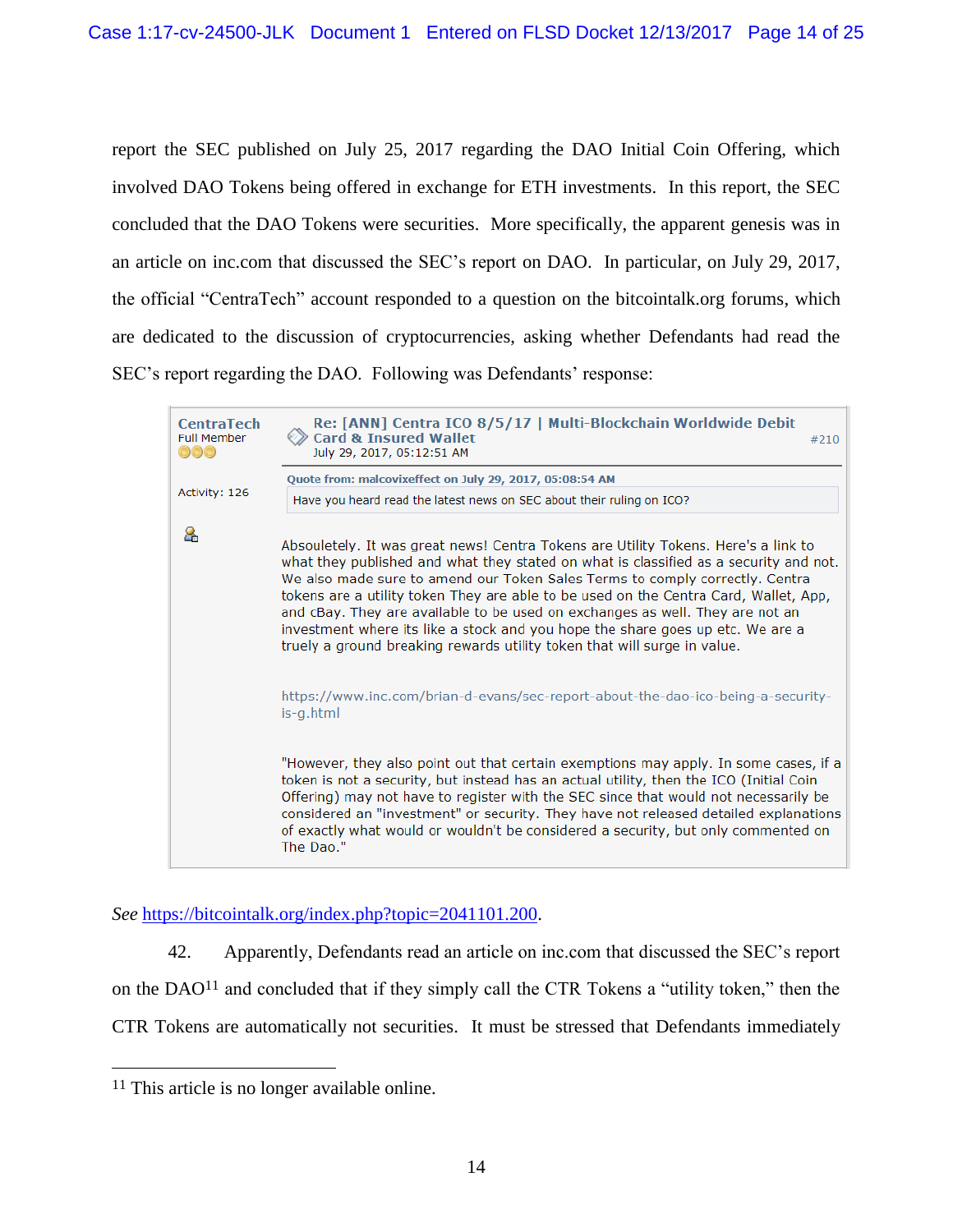contradict this absurd rationale in the same post when they conclude by stating the CTR Tokens "will surge in value."

43. In reality, the Centra ICO was obviously an offer and sale of securities. Specifically, the core offer, as stated in the September Final Version 1.0 White Paper, was "[t]he tokens will be sold at 200 CTR to 1 ETH."12 It is abundantly obvious that investors were engaging in the Centra ICO with the expectation that the 200 CTR Tokens would subsequently be worth more than 1 ETH, or the equivalent cryptocurrency invested.<sup>13</sup>

44. In addition, the Centra ICO also carried a "minimum contribution purchase" of 0.1 ETH, which objectively closely resembles a minimum investment amount in a standard securities offering.

45. Moreover, as provided in the August Final Version 1.0 White Paper, "CTR Token holders will receive a .8% eth reward for every transaction in the network." As reiterated by Defendant Sharma in an interview on the Neocash Radio Podcast,

> **Defendant Sharma:** [The CTR Token] gives a lot of benefits to those token holders. Currently we have a rewards system set up. And it is based on a monthly set up that token holders get point eight percent rewards of the network profit generated inside of the terms and conditions of the token. So pretty much break that down it just means that the rewards percentage that we get from Visa and Mastercard through our revenue share, we actually give point eight percent of that away to token holders as part of our program to join the Centra Tokens.

**Host**: How is that paid out?

 $\overline{a}$ 

**Defendant Sharma**: That is paid out monthly in Ether to their Centra wallets.

*See* http://neocashradio.com/blog/centra-card-interview-president-sam-sharma/ at 7:42-8:21.

<sup>12</sup> One ETH ranged in value throughout the duration of the Centra ICO and was worth between \$200 and \$400.

<sup>13</sup> On December 4, 2017, 1 CTR Token was worth approximately \$0.4, meaning 200 CTR Tokens would be worth \$80. In contrast, 1 ETH is currently worth approximately \$460.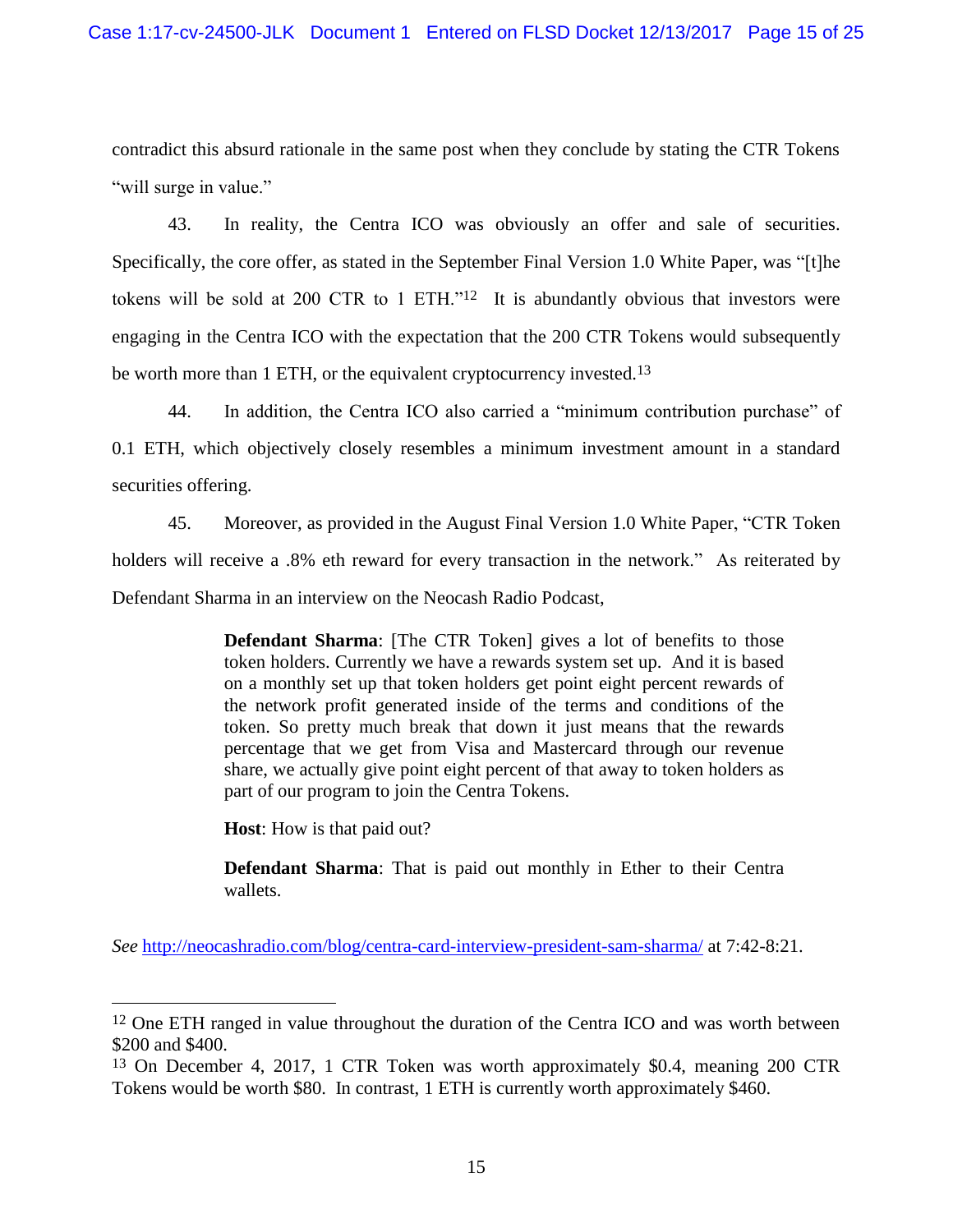46. In other words, Defendants were offering a dividend to investors in the Centra ICO. In short, the terms of the Centra ICO clearly indicate that the Centra ICO was an offer and sale of unregistered securities in violation of the federal securities laws.

### *The CTR Tokens Are Securities*

47. The facts are indisputable that Defendants participated in the offer and sale of CTR Tokens. Specifically, Defendants dubbed the Centra ICO the "Centra Token Sale" in the September Final Version 1.0 White Paper. The "Terms and Conditions" contained therein stated that "the Tokens are purchased on an 'as is' basis."

48. When determining whether a security has been offered and sold, the focus must be on the economic realities underlying the transaction. Here, the economic realities are that Plaintiff and the Class invested ETH, BTC, and LTC in order to receive CTR Tokens, which they were conditioned to expect would be worth more than their ETH, BTC, and LTC investment. Indeed, the August Final Version 1.0 White Paper touted the potential profit to be made from investing in the Centra ICO with language such as, "[o]ur token deal enables clients to join our prosperity and mission while generating a profit." Moreover, the Conclusion from this White Paper was as follows: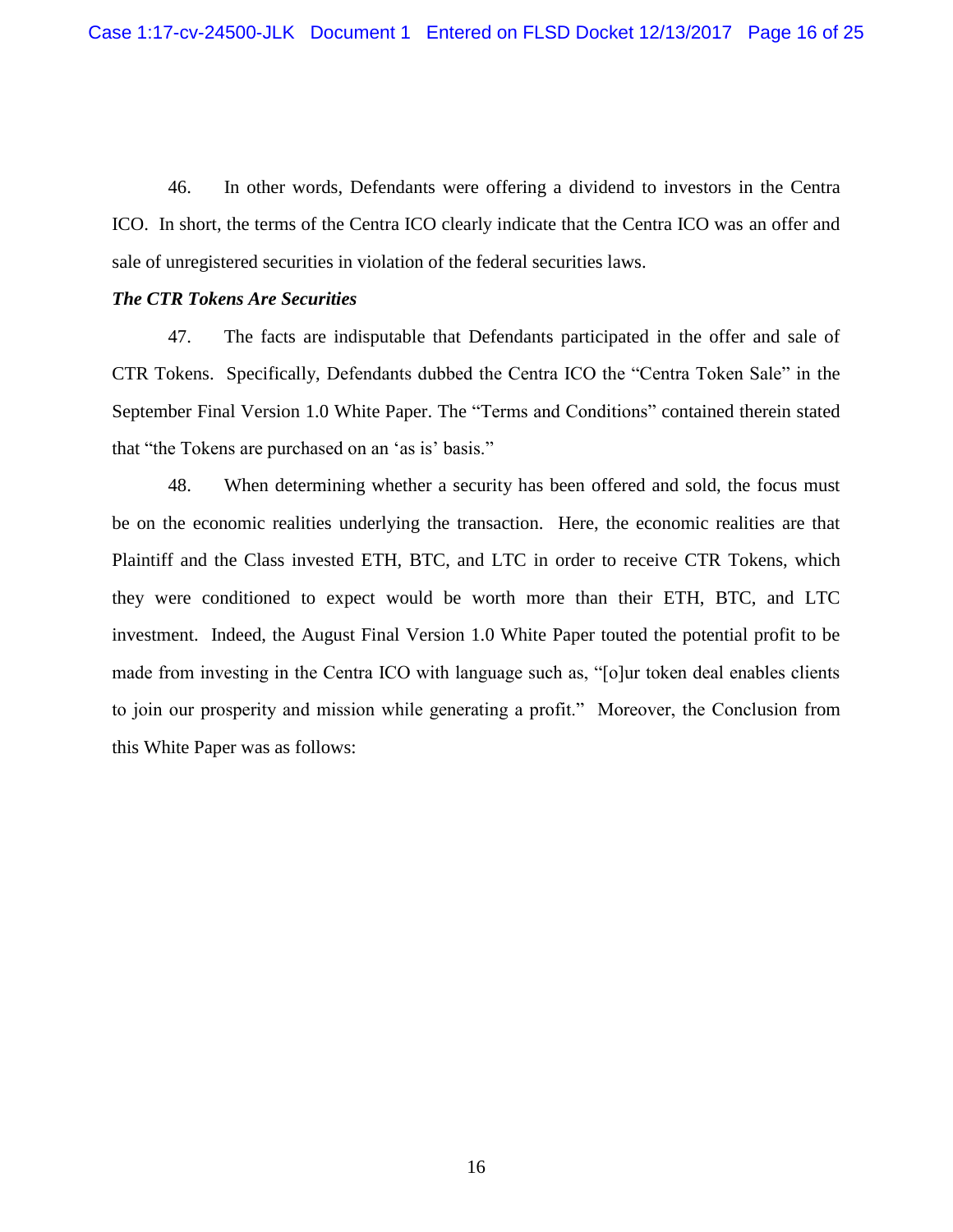**8. CONCLUSION** Centra Tech proposes to offer an integrated cryptocurrency marketplace and commerce solution Use Centra Debit Card to spend cryptocurrencies cBay Marketplace CTR Token Centra Wallet Currency Conversion Engine and Exchange Platform Blockchain technology has proved to be a disruptive revolution and innovation for many industries, particularly the finance industry. With its presence as one of the main 10 developing advances in 2016, its maturity has seen blue-chip companies recognize it as a potential disruptors for several industries. The Blockchain revolution however can only remain embraced by every industry. Leveraging on the over-\$100 billion market cap of cryptocurrencies, Centra Tech has brought ease to the world of online buying and selling with its cryptocurrency-based market place, where customers can use Centra Debit Card anywhere

in the world that accepts Visa® Customers will also have the capacity to use their wallets on Centra Debit card, or

trade them on cryptocurrency exchanges for a profit.

49. As noted above, the so-called "Final Version 1.0" of Defendants' White Paper

marketing the Centra ICO unabashedly stated that participants would be able to use the CTR

Tokens "or trade them on cryptocurrency exchanges for a profit."

50. Additionally, Defendants made numerous emphatic positive statements

concerning the "growth potential" of the value of the CTR Tokens. For example, the September

Final Version 1.0 White Paper, included the following section:

## 3.3 Growth Potential

Jonathan Vaux, Visa® Card's VP of innovations and strategic partnerships, noted that "blockchain has received a significant amount of analyst and press attention over the last few years, as this emerging technology holds significant potential." The growth potential of the market can likewise be evaluated by the fact that market capitalization of cryptocurrencies attained a new height of \$102 Billion as of June 15, 2017, an increase of 1363% since Feb. 19, 2016. Bitcoin and Ether (the cryptocurrency of the Ethereum Blockchain platform) have a market capitalization of about \$42 billion and \$25 billion, respectively.

51. As such, not only were Defendants attempting to draw inferences that they were

affiliated with Visa, but also that the CTR Token had substantial "growth potential."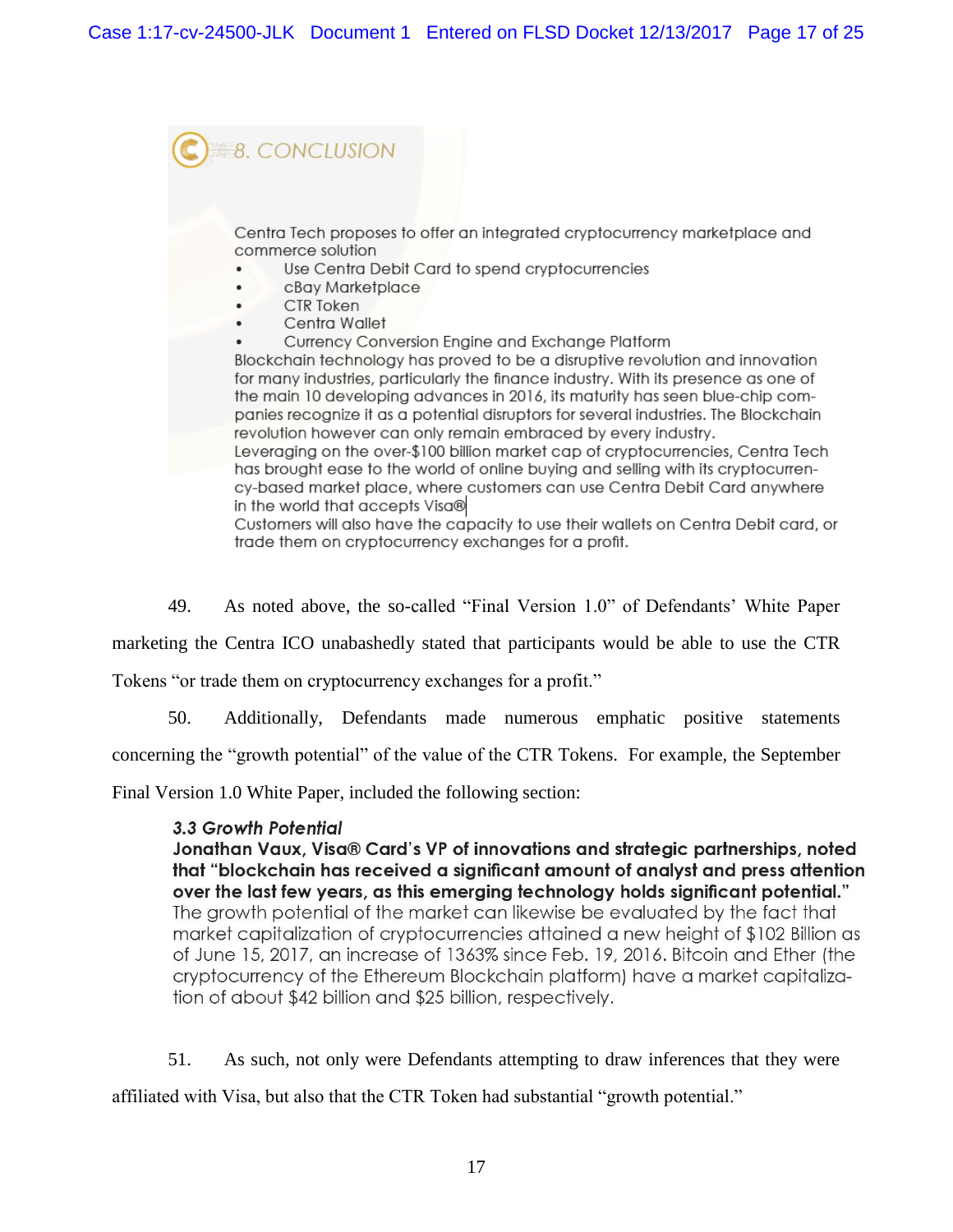52. Plaintiff's and the Class' investments of ETH, BTC, and LTC constitute an investment of money in an investment contract.

53. Plaintiff and the Class were investing in a common enterprise with Defendants, as the Centra ICO investments were pooled under the control of Defendant Centra Tech, and the success of the CTR Token, the Centra Debit Card, and cBay—and thus potential profits stemming from the future valuation of the CTR Tokens—aligned the interests of Plaintiff and the Class with Defendants. For example, the August Final Version 1.0 White Paper explicitly stated that CTR Token holders could make a "profit" by "join[ing] in" Defendants' "prosperity and mission." Further, as stated in the September Final Version 1.0 White Paper, "14% [of CTR Tokens] will be dispersed to Centra Tech's organizers, early financial specialists, and representatives as an *impetus to making an enduring common interest* and commitment to the tokens and their drawn out value." (emphasis added).<sup>14</sup> Accordingly, it is obvious that any potential value ascribed to the CTR Tokens was expected to be for the Individual Defendants' personal benefits, in addition to Plaintiff's and the Class' benefit.

54. The value, and existence, of the CTR Tokens, Centra Debit Card, and cBay have been at all times entirely dependent on Defendants' actions and, as explicitly provided in the September Final Version 1.0 White Paper, each "Purchaser" was required to agree and certify that they "understand[] and accept[] that while the individuals and entities, including Centra Tech, assigned to this task will make reasonable efforts to develop the Centra Tech System, it is possible that such development may fail and purchasers' CTR Tokens could become useless and/or valueless due to technical, commercial, or regulatory challenges, among other reasons." Accordingly, it is obvious that any success from creating the CTR Token, Centra Debit Card, and cBay, as well as future potential increases to the CTR Token's value was, and continues to be, entirely dependent on Defendants' actions.

<sup>&</sup>lt;sup>14</sup> To note, there are conflicting reports, as certain articles and posts have claimed that the "Centra Tech Team" had "32% of CTR Tokens reserved."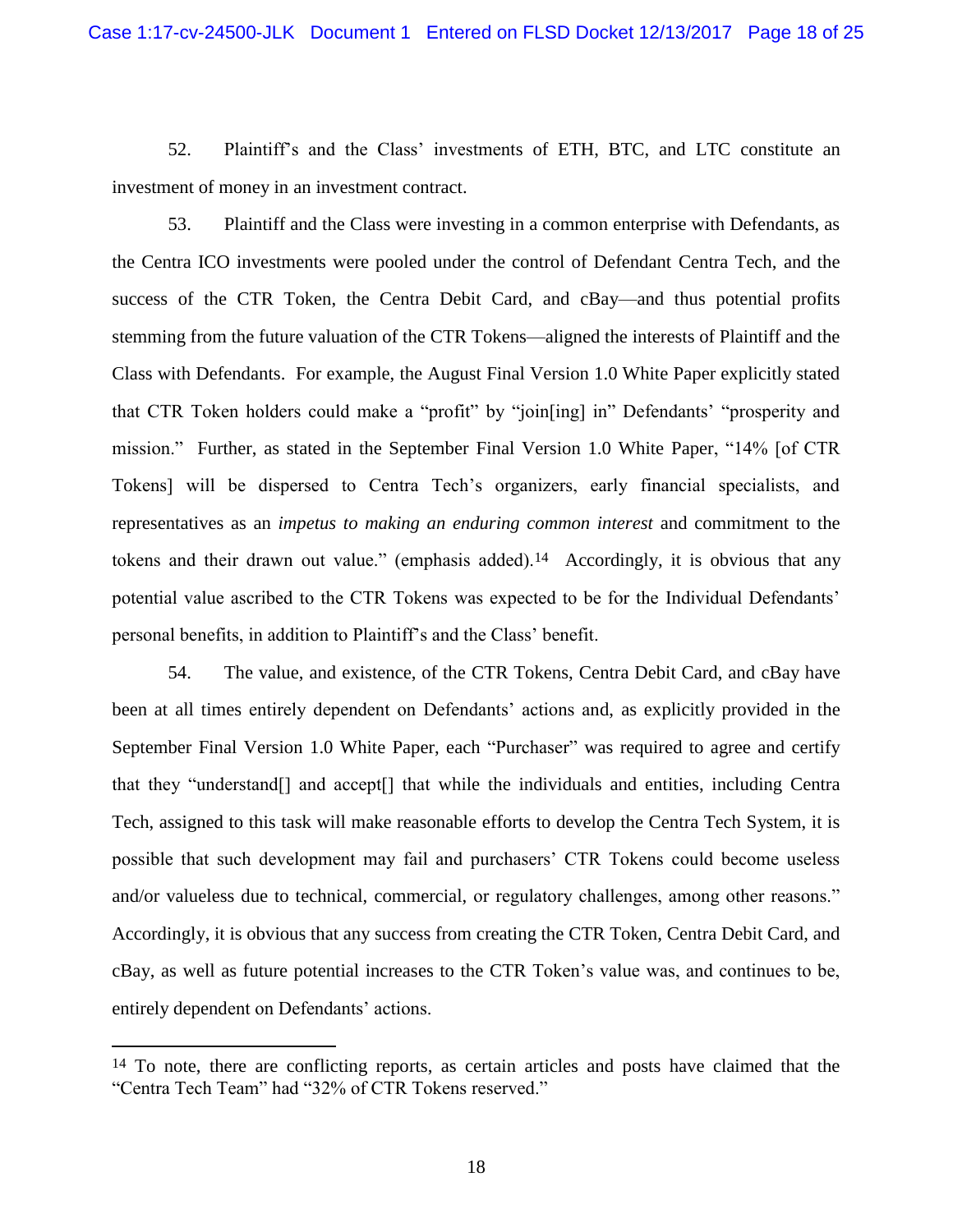### *Defendants Viewed the Centra ICO as Selling Investments*

55. On October 27, 2017, *The New York Times* published an article discussing the Centra ICO and its use of celebrity endorsements. For this article, the reporters reached out to Defendant Sharma to discuss his and Defendant Trapani's perjury indictments on October 5, 2017 stemming from Defendant Trapani's testimony that Defendant Sharma had only one alcoholic beverage the night he was arrested for driving while under the influence. In response to questions on this topic, Defendant Sharma stated, "I'm obviously not comfortable with that situation," and added "[b]ut it's not that I did something so intensely crazy that *investors* need to worry." (emphasis added). Thus, Defendant Sharma clearly viewed persons who purchased Centra Tokens in the Centra ICO as "investors."15

56. Similarly, in the "Centra Official Bounty Program" Defendants stated that "Centra Will Reward Experienced Video Editors who Create Quality Video Reviews, Presentation, *Investment Instruction* [sic] about the Centra Project and its Tokensale." (emphasis added).

57. Additionally, "Version 2.0" of the Centra White Paper explicitly stated that the CTR Token "allows users to invest in the network's future blockchain" that Defendants now claim they are creating. Accordingly, it is indisputable that Defendants viewed the Centra ICO as selling investments in the form of CTR Tokens.

### *Purchasers Saw Centra Tokens as Investments*

 $\overline{a}$ 

58. There are countless articles, blog posts, forum posts, and online comments discussing the fact that the Centra ICO was an investment opportunity. For example, on September 11, 2017, "Melody Crypto" posted a blog entitled "ICO Centra Card – Store Your Money on Debit Card Using Cryptocurrency" on ico-flow.blogspot.com.<sup>16</sup> This blog post stated,

<sup>15</sup> *See* https://www.nytimes.com/2017/10/27/technology/how-floyd-mayweather-helped-twoyoung-guys-from-miami-get-rich.html.

<sup>16</sup> *See* http://ico-flow.blogspot.com/2017/09/ico-centra-card-store-your-money-on-debit-cardusing-cryptocurrency.html.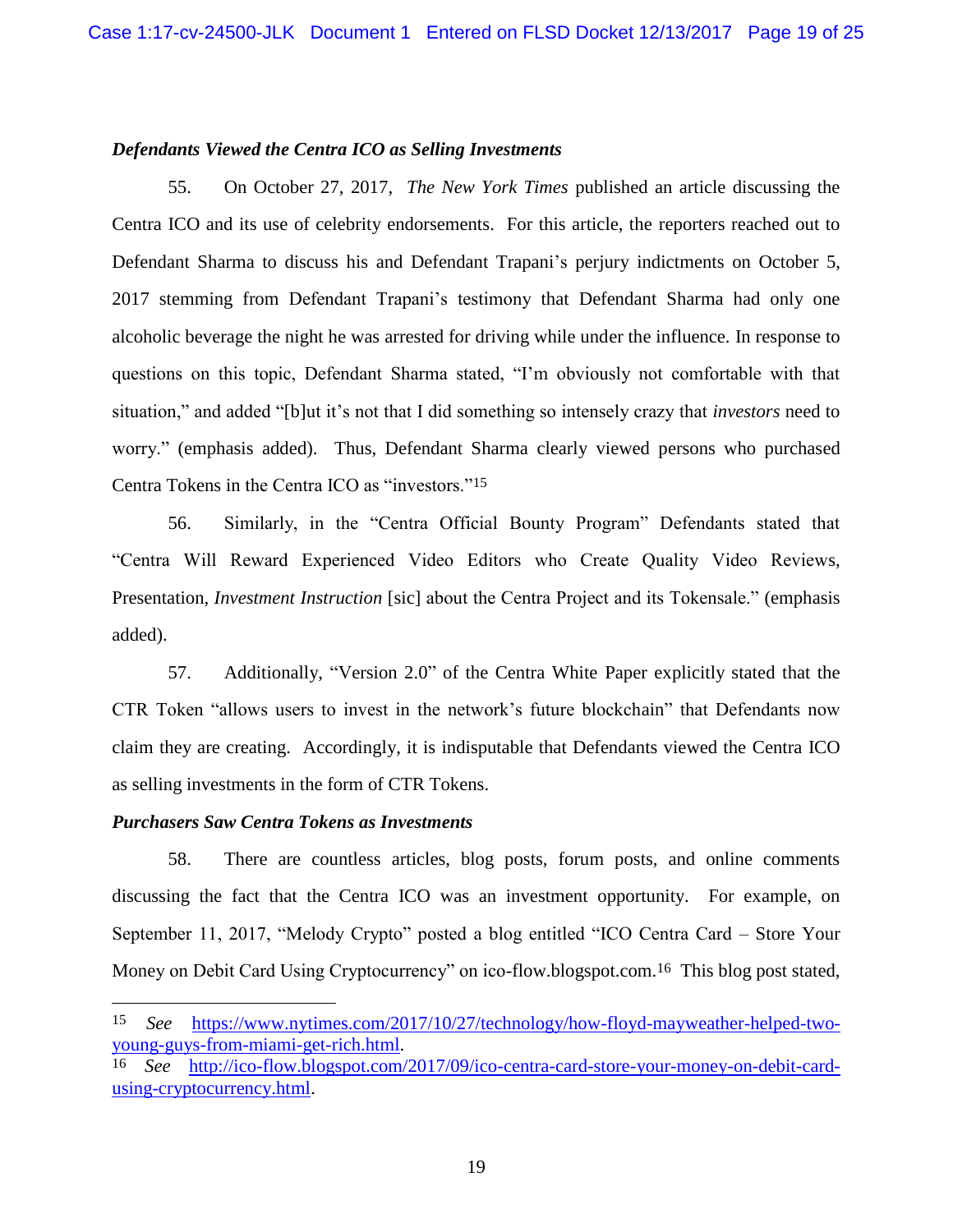"the total supply will be offered for sale to investors according to the following price schedule." Similarly, a forum post entitled "Guide to buying Centra (CTR) ICO" was posted on September 21, 2017 on cryptorum.com by "V4Vendetta" which stated, "right now 1 ETH will buy you 200 CTR's so it may not be a bad investment for people who like to gamble on the ICO market."17 This post concludes with, "[t]hanks and happy investing!" As stated, there are countless examples, however a post made on bitcoinmarketjournal.com at some point prior to September 19, 2017, sums up the core idea here quite succinctly. This post included the following,

## How to Invest

# Please Read How to Invest in ICOs Then see Centra Investment Instructions

## *See* https://www.bitcoinmarketjournal.com/icos/centra/.

59. The link to "Centra Investment Instructions" directed to a page on https://centra.tech/ but is no longer operating. Regardless, clearly the Centra ICO was viewed as an investment across the board.18

## *"Utility Tokens"?*

 $\overline{a}$ 

60. As noted above, on July 25, 2017, the SEC issued a report on the DAO, in which it advised those using "distributed ledger or blockchain-enabled means for capital raising, to take appropriate steps to ensure compliance" with the federal securities laws, and stated that "[a]ll securities offered and sold in the United States must be registered with the Commission . . ." or qualify for an exemption from registration. On the same day, the SEC issued an investor bulletin urging caution when investing in ICOs and instructing investors to be mindful that promoters that lead buyers of tokens to expect a return on their investment, or shared returns provided by

<sup>17</sup> *See* https://cryptorum.com/threads/guide-to-buying-centra-ctr-ico.421/.

<sup>&</sup>lt;sup>18</sup> To note, many of the posts and articles about the Centra ICO were likely made by participants in the "Bounty Program," in which case this would simply further evidence that Defendant Centra Tech's affiliates were touting the Centra ICO as an investment.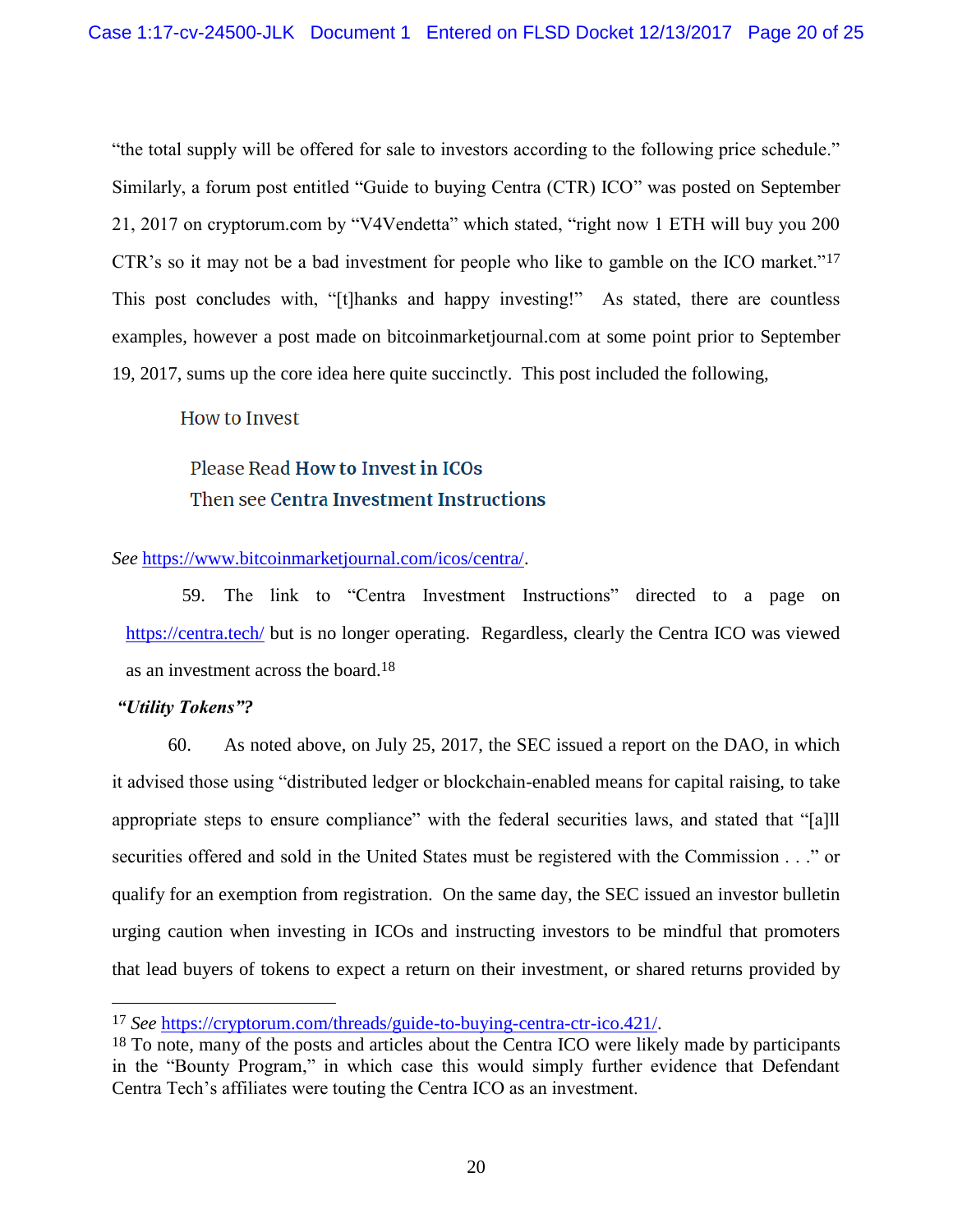the project, may be offering a security for sale. Notably, Defendants have marketed both "growth potential" for the CTR Tokens that would "surge in value" and shared returns in the form of .08% of the "network profit." Accordingly, despite Defendants' transparent insistence that the CTR Tokens are "utility tokens" and thus not securities, it is plainly apparent that they were, and are, securities. Indeed, the word "utility" appears but once in the entirety of the September Final Version 1.0 White Paper, which serves to further evidence the illusory nature of Defendants' claim that the CTR Tokens were "utility tokens,"

61. On September 29, 2017, the SEC announced that they charged two companies with defrauding investors in connection with "so-called" ICOs that were purportedly backed by investments.

62. On November 8, 2017, Jay Clayton, the newly appointed Chairman of the SEC, delivered a speech to the 49th Annual Institute on Securities Regulation in which he equated ICOs with securities. After this speech, the Wall Street Journal reported Chairman Clayton as stating "I have yet to see an ICO that doesn't have a sufficient number of hallmarks of a security." This statement sums up the core issue here quite succinctly. The fact of the matter is, digital currencies are a relatively new technology and various parties are taking advantage of the time it takes for regulatory agencies to address developments in the area to engage in unlawful conduct with near impunity – just as Defendants have here, *i.e.*, raising millions of dollars by promising debit cards for cryptocurrencies that would operate in real time on Visa and Mastercard networks and CTR Tokens that would "surge in value" without registering their offerings.

63. Most recently, on December 1, 2017, the SEC filed a complaint against PlexCorps for selling unregistered securities in connection with the "PlexCoin Token" Initial Coin Offering. It is clear from recent events that the rampant disregard of federal securities laws and consequently, abuse of investors, taking place in the ICO space has been noted by regulatory agencies, including the SEC. However, federal regulators cannot be everywhere at once, and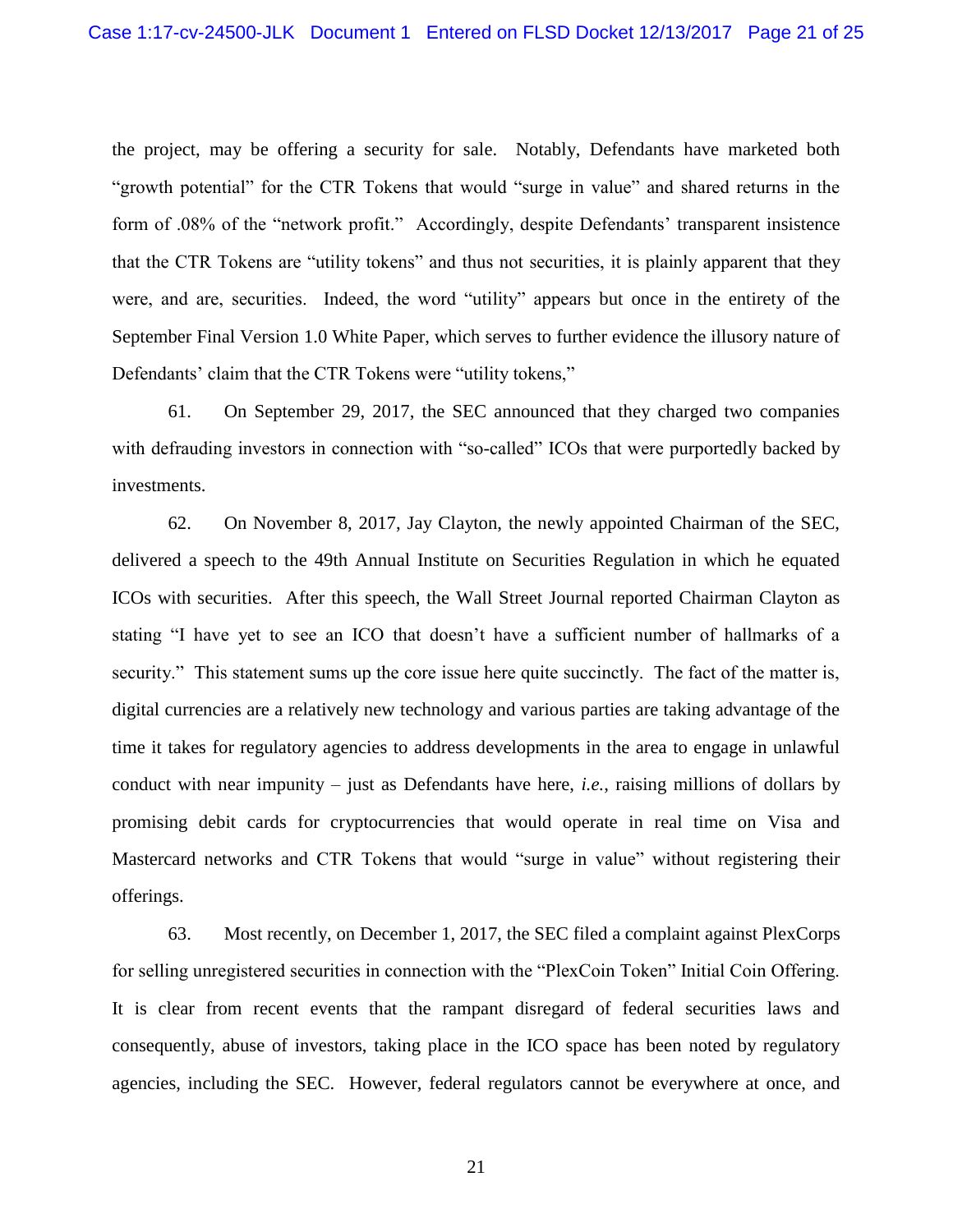have not yet taken action with regard to Centra Tech's offering and sale of Centra Tokens. Fortunately, the private right of action provided for by Section  $12(a)(1)$  of the Securities Act was created for just this type of situation and provides strict liability for the sale of unregistered securities.

### **CLAIMS FOR RELIEF**

### **COUNT I**

### **Claim for Violation of Section 12(a) of the Securities Act**

### **Against All Defendants**

64. Plaintiff repeats and re-alleges the preceding allegations as if fully set forth herein.

65. Section  $12(a)(1)$  grants Plaintiff a private right of action against any person who offers or sells a security in violation of Section 5, and states that such person,

> Shall be liable . . . to the person purchasing such security from him, who may sue either at law or in equity in any court of competent jurisdiction, to recover the consideration for such security with interest thereon, less the amount of any income received thereon, upon the tender of such security, or for damages if he no longer owns the security.

66. From approximately August 5, 2017 through October 5, 2017, in connection with the Centra ICO, Defendants unlawfully made use of means or instruments of transportation or communication in interstate commerce or of the mails for the purposes of offering, selling, or delivering unregistered securities in direct violation of Section 5(a) and 5(c) of the Securities Act.

67. The Centra ICO and sale of CTR Tokens was the sale of unregistered securities under controlling federal law. CTR Tokens exhibit the following particular hallmarks of a security under the *Howey* test: (a) in order to receive any CTR Tokens an investment of money, in the form of ETH, BTC, and/or LTC was required; (b) the investment of money was made into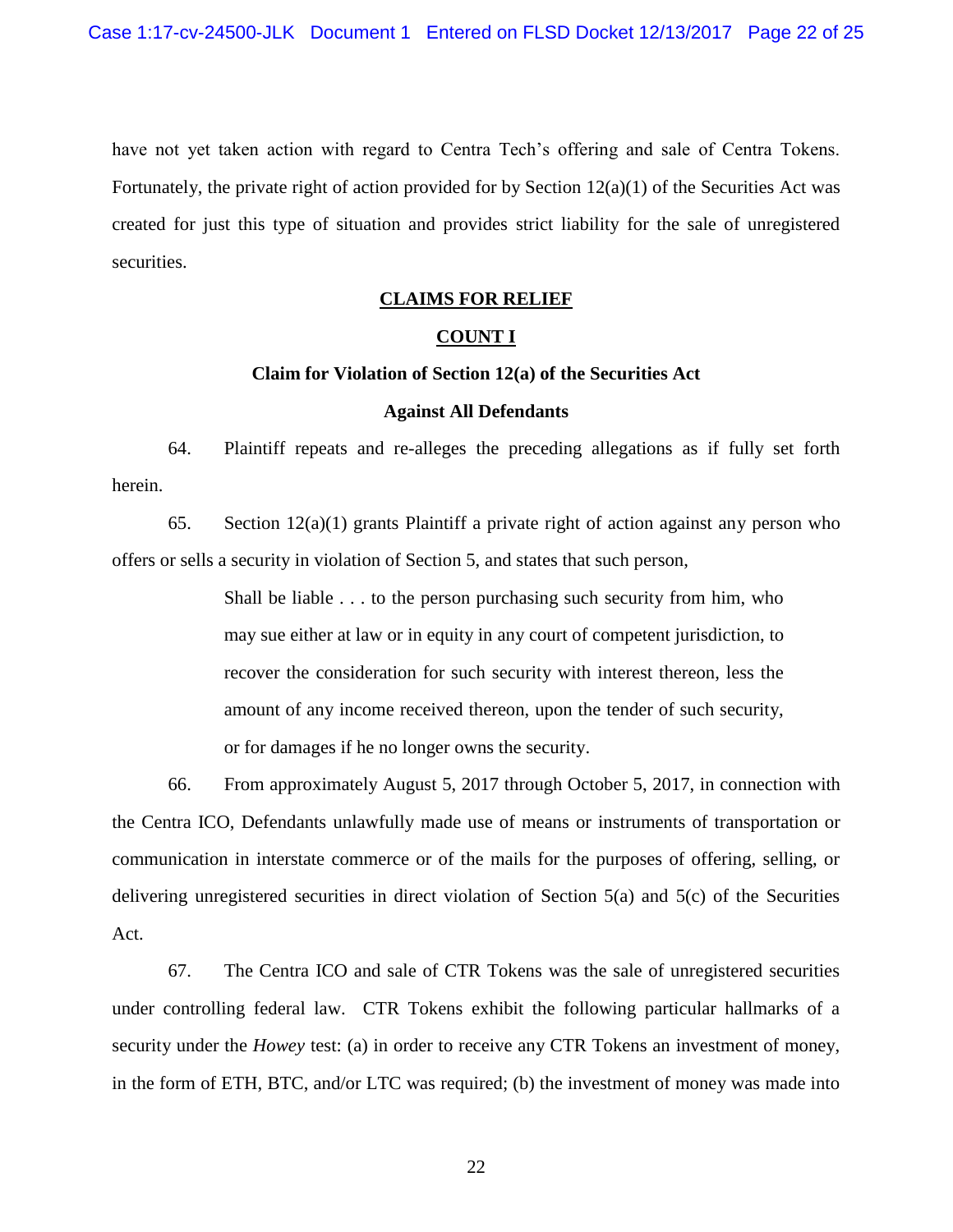the common enterprise that is Centra and the potential further Centra product lines; (c) the success of the investment and any potential returns on such was entirely reliant on Defendants' ability to create the promised Centra Debit Card and Centra product line.

68. As such, Defendants have participated in an unregistered sale of securities in violation of the Securities Act, and are liable to Plaintiff and the class for rescission and/or compensatory damages.

### **COUNT II**

### **Claim for Violation of Section 15(a) of the Securities Act**

### **Against the Individual Defendants**

69. Plaintiff repeats and re-alleges the preceding allegations as if fully set forth herein.

70. Due to their ownership interest in and control over Defendant Centra Tech, the Individual Defendants acted as controlling persons of Defendant Centra Tech within the meaning of Section 15(a) of the Securities Act as alleged herein. By virtue of their positions as officers and/or directors and participation in and/or awareness of Defendant Centra Tech's operations, they had the power to influence and control, and did influence and control, directly or indirectly, the decision making relating to the Centra ICO, including the decision to engage in the sale of unregistered securities via the Centra ICO.

71. By virtue of the foregoing, the Individual Defendants are liable to Plaintiff and the Class as control persons of Centra Tech under Section 15(a) of the Securities Act.

### **PRAYER FOR RELIEF**

**WHEREFORE**, Plaintiff prays for judgment and relief as follows:

A. Declaring that this action is properly maintainable as a class action and certifying Plaintiff as the Class representative and his counsel as Class counsel;

B. Declaring that Defendants offered and sold unregistered securities in violation of the federal securities laws;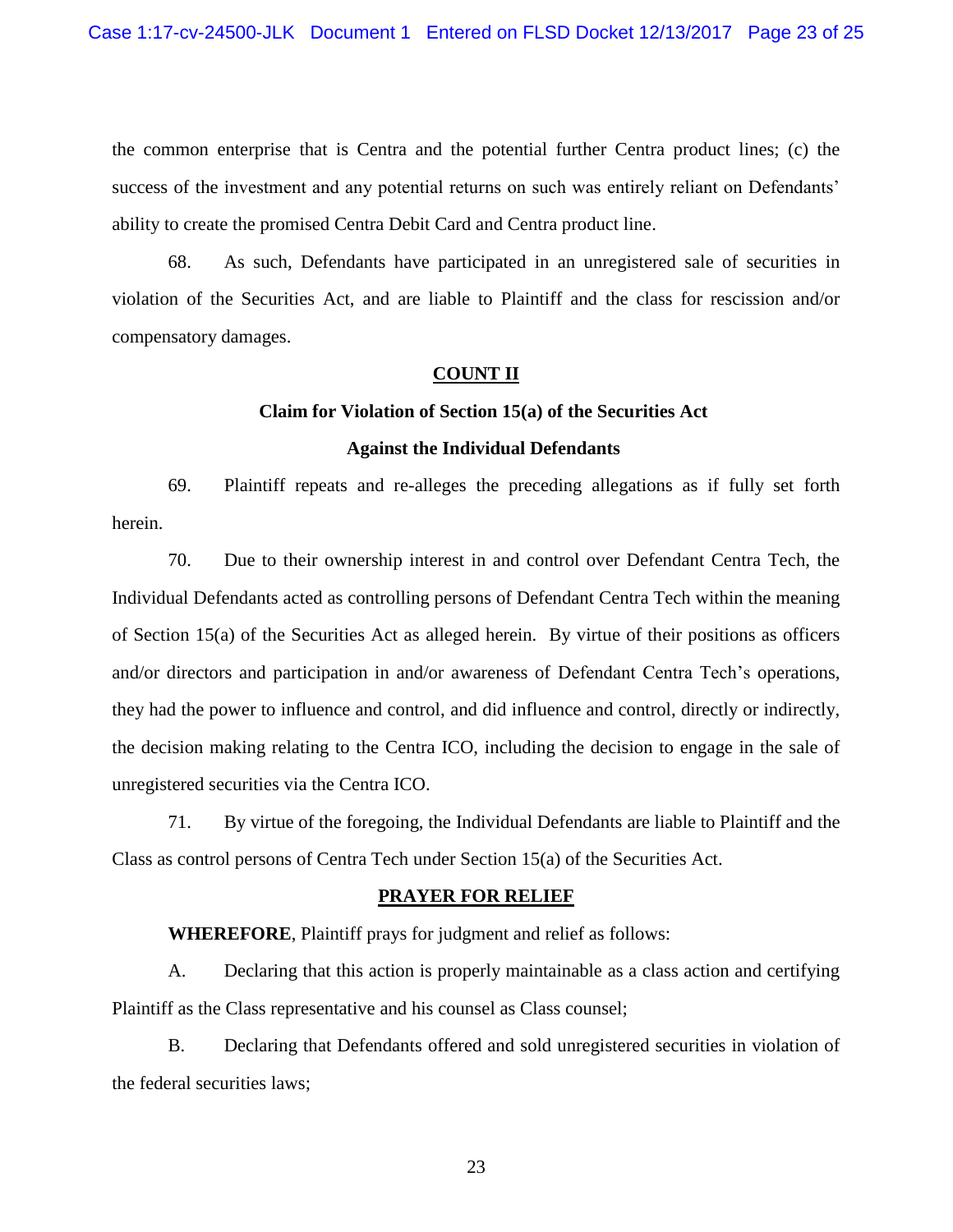C. Declaring Defendants are liable to Plaintiff and the Class under Sections 12(a)(1) and/or 15(a) of the Securities Act;

D. Enjoining Defendants from making further transfers or dissipations of the investments raised during the Centra ICO, or using such funds in any further purchases or transactions;

E. Requiring an accounting of the remaining funds and assets raised from Plaintiff and the Class in connection with the Centra ICO;

F. Imposing a constructive trust over the funds and assets rightfully belonging to Plaintiff and the Class;

G. Ordering rescission of the investments made by Plaintiff and the Class relating to the Centra ICO and/or compensatory damages;

H. Awarding Plaintiff the costs of this action, including reasonable allowance for Plaintiff's attorneys' and experts' fees; and

I. Granting such other and further relief as this Court may deem just and proper.

## **JURY DEMAND**

Plaintiff respectfully requests a trial by jury on all issues so triable.

//

//

//